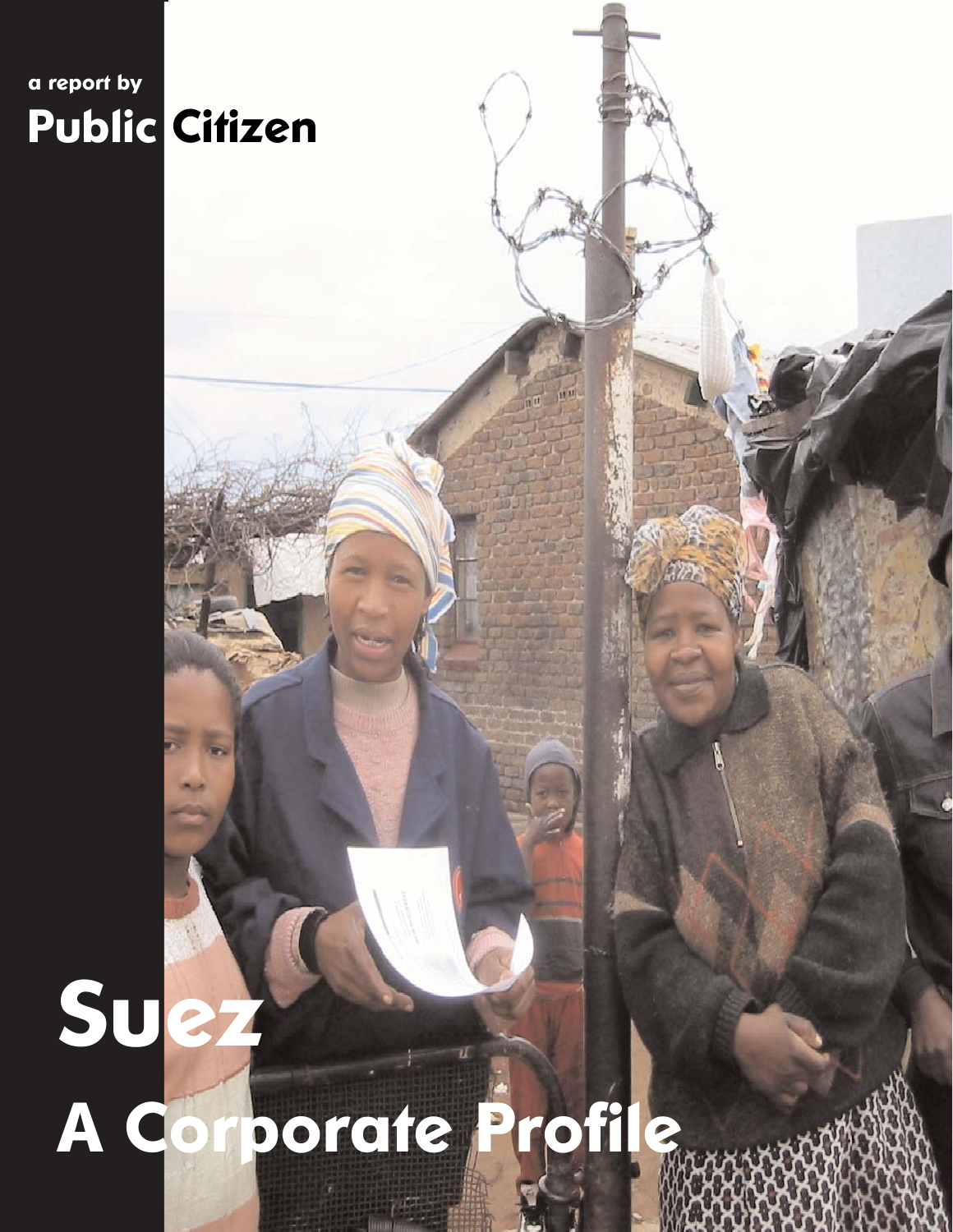# **Suez**

### **A Corporate Profile**

A special report by Public Citizen's Water for All program.

Updated April 2005 © 2005 Public Citizen. All rights reserved This document can be viewed or downloaded www.wateractivist.org



Photograph by Maj Fiil-Flynn



215 Pennsylvania Ave. S.E 1615 Broadway 9th floor Washington, D.C. 20003 Qakland, CA. 94612 tel: 202.546.4996 tel: 510.663.0888 fax: 202.547.7392 fax: 510.663.8569 cmep@citizen.org california@citizen.org

Water for All Campaign Water for All Campaign, California www.wateractivist.org www.citizen.org/california/water



Public Citizen, founded in 1971, is a non-profit research, lobbying and litigation organization based in Washington. D.C. Public Citizen advocates for consumer protection and for government and corporate accountability, and is supported by over 150,000 members throughout the United States.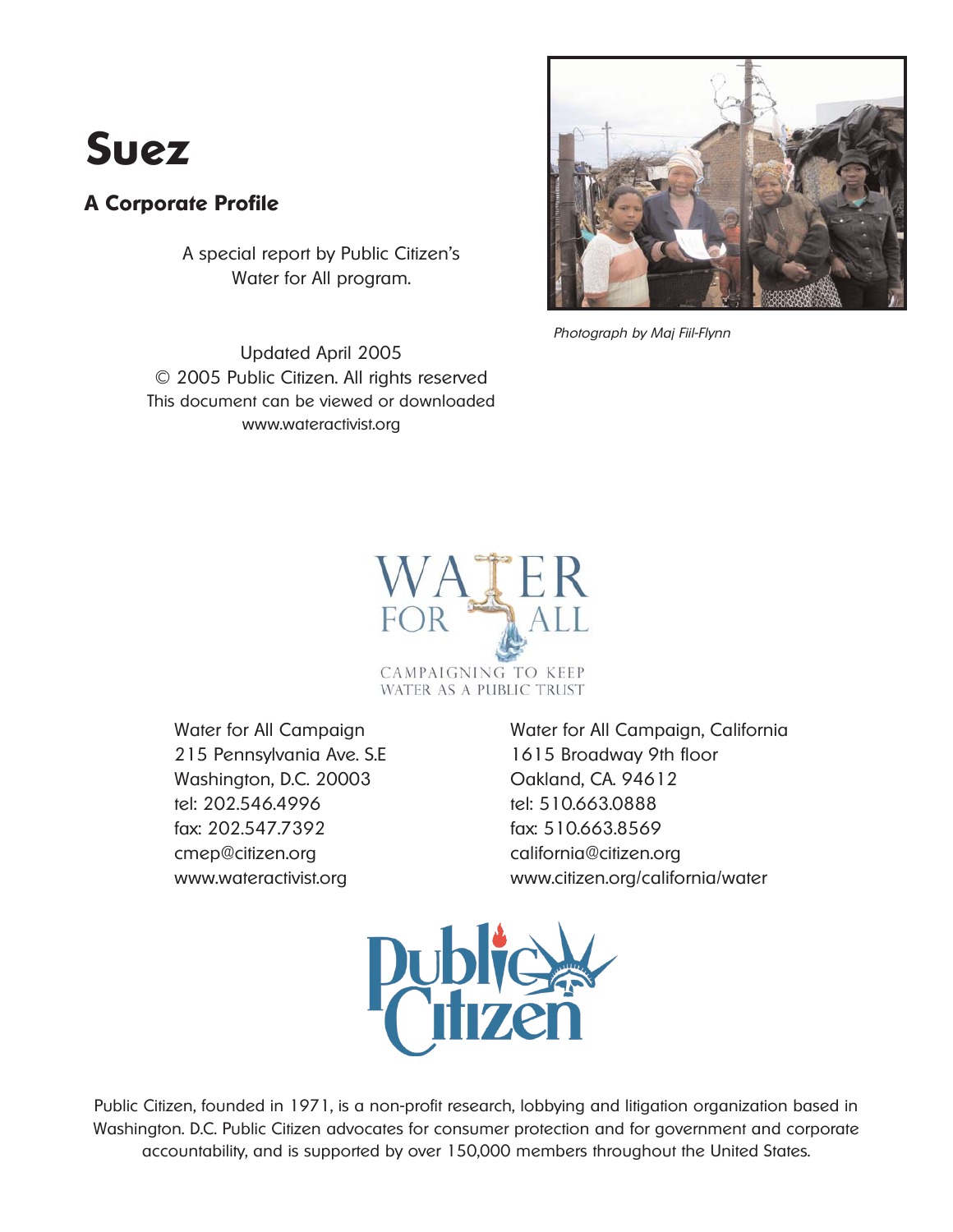## SUEZ FACTS: WHO, WHAT, WHERE, & WHEN

(from 2001 Annual Report)

### The Name Game -Suez goes by many names:

Ondeo, Aqua Chem, Degrmont, Nalco, Suez Lyonnaise des Eaux, Calgon, Elyo, Trigen Energy, United Water Resources, SITA, Groupe GTM, Tractabel.

### The Money

Suez is number 99 on the Fortune 500. Suez has a Net Income of - \$2.1 Billion

Total Revenue of - \$41.9 Billion

With \$15.23 Billion in revenue from water services.

Suez paid out \$1.84 Billion in dividends to stockholders.

### The Empire

Suez operates in 130 countries.

Suez's has its biggest grip on the markets in the United States, Europe, China and Latin America.

> Suez has over 125 million customers in the water market.

With another 70 million customers in the wastewater market.

United Water Resources, the second-largest private water services company in the U.S., in an all-cash transaction valued at \$1.02 billion became a wholly-owned subsidiary of Suez.

### What's Going On -

Suez was set up in 1858 to build and operate the Suez Canal, since then Suez has acquired 4 different US companies and has reached all over the globe for the control of water. Today it controls the water in more than 34 cities in the United States, as well as 100s of cities throughout the world.

### Seats of Power

Suez's headquarters are located in Paris, France.

Suez CEO: Gerard Mestrallet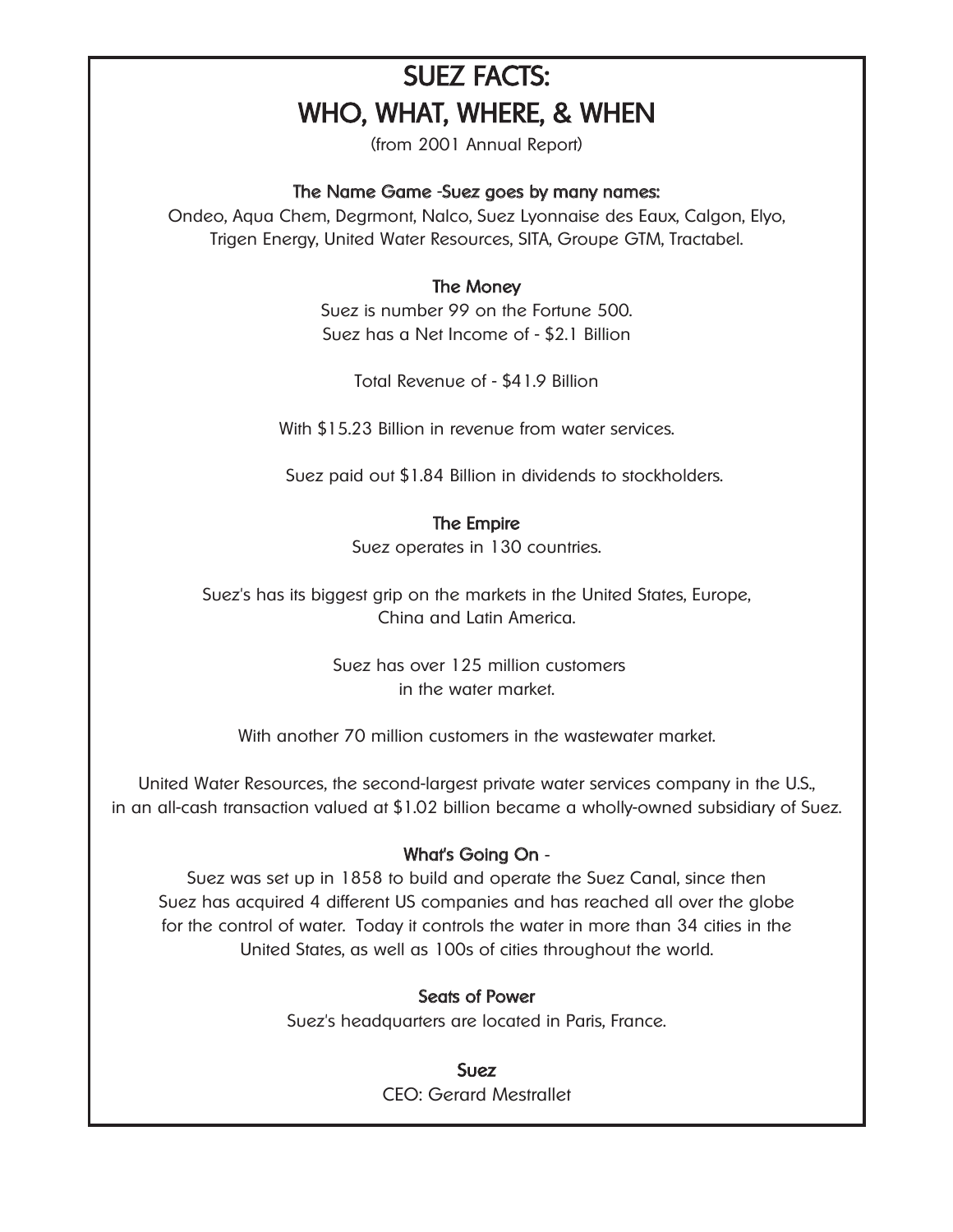# **Suez - A Corporate Profile**

The only thing worse than being a shareholder is being a customer

## *Part I: The Background*

It's \$29 billion in debt. It posted a \$950 million net  $\cos$  in 2002.<sup>1</sup> It just bungled huge, high-profile contracts in Atlanta, Buenos Aires, and Manila. Its stock has lost two-thirds of its value in the last year.<sup>2</sup> It's Suez, one of the biggest private water corporations in the world, and it isn't pretty. And that's just if you're a shareholder.

It's decidedly worse if you're one of Suez' 125 million water service customers in one of the roughly 130 countries where Suez operates. Suez has been scrambling to do whatever it takes to turn its financial fortunes around. That means that as water divisions Ondeo and United Water grab control of a city's water system, a top priority is cutting costs, because low costs mean higher revenues. So Suez slashes water system staffs to inadequate levels, fails to perform necessary maintenance, tries to delay or avoid altogether any costly infrastructure investments, screams for higher rates, more money from government or both, and blames public officials, or just the public, for all the company's problems. Customers end up paying more for less.

Whether they're industry executives drawing a bloated salary, government officials depositing an industry bribe, ponderous ideologues sucking their thumbs in market worshiping think tanks, or silk-tied silverhaired masters of all they survey cloistered in international financial institutions like the World Bank, privatization's apologists and promoters trot out corporations as The Big Answer for a developing world that so desperately needs safe, drinkable water. Business will come to the rescue, the world is told.

Suez, however, is in the water business, not the rescue business. As far as Suez is concerned, there's one big

reason the company lost \$900 million in 2002: Argentina.3 How could Suez possibly collect money from its Argentine water customers amid that nation's enormous fiscal crisis and the collapse of the nation's currency? It couldn't. Suez took a financial bath, writing off \$500 million. And Suez has had enough.

### *Unveiling the New Corporate Strategy*

In January 2003, Suez unveiled its "action plan" designed to rescue the corporation from its colossal debt and chart the path back to profit. Key among those action items is reducing by one-third the company's exposure in "emerging countries."4 Suez instructs its companies to reach profitability within three years of operation pulling a potential of 27 years of profitability on its lease and concession contracts.<sup>5</sup>

Among other "problems" within the Suez emerging countries portfolio, weak currencies led to a "specific refusal/impossibility to increase water rates, in compliance with contracts, to compensate for devaluation of depreciation effects."6 In Manila, Buenos Aires and other cities, Suez discovered there were limits on how far government regulatory structures would succumb to corporate demands. Even weak regulatory bodies created to "partner" with corporate interests, had limits in their political ability to burden consumers with

continuous rate hikes in order to compensate for currency de-valuations or other corporate misfortunes. As such, the company is reducing investments in those risky "emerging markets" and shedding assets.<sup>7</sup>

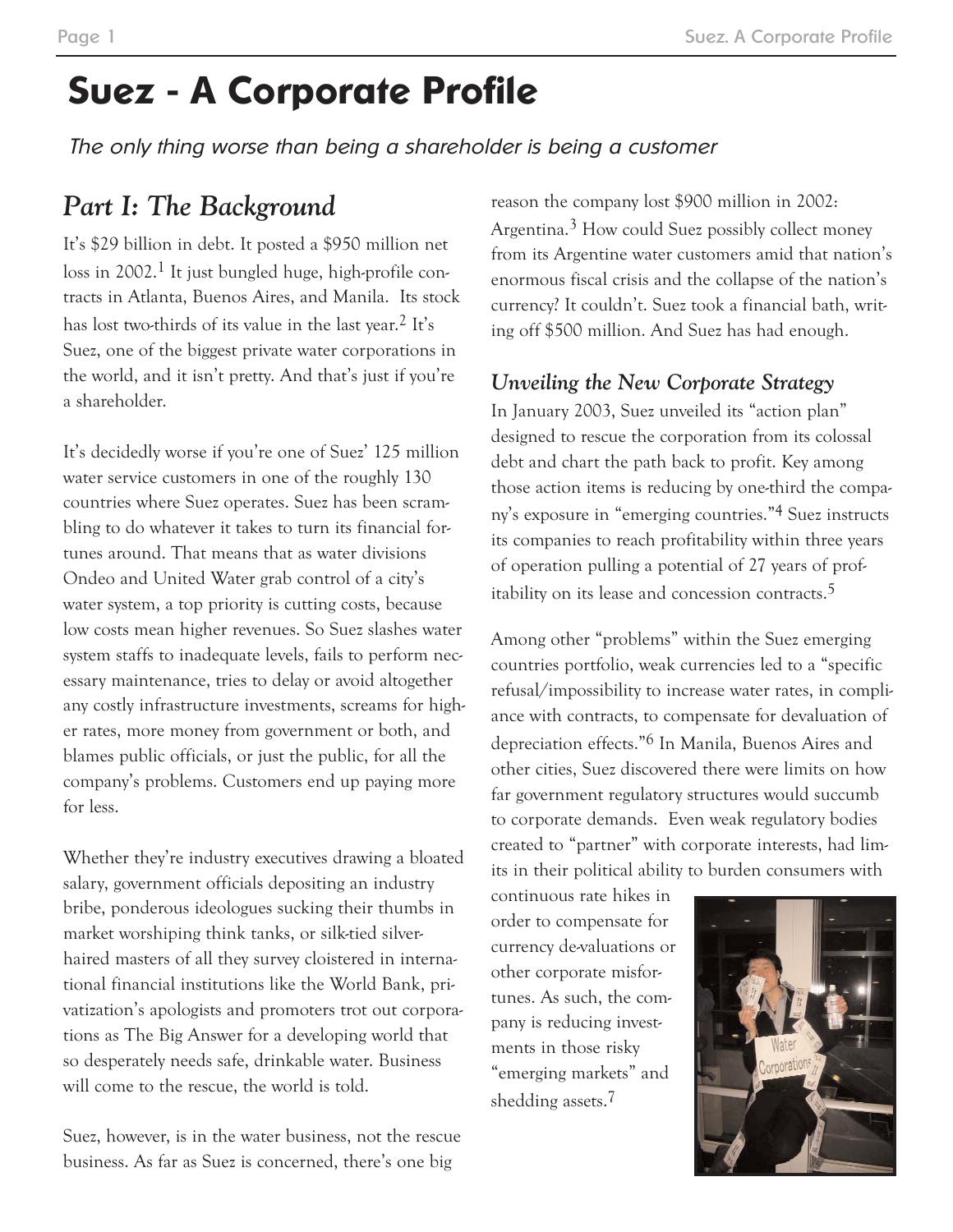The Suez action plan to de-emphasize investment in developing nations flatly contradicts the prevailing corporate/government mantra that the private sector will provide safe and affordable water to nations that most need assistance. On the contrary, the more troubled a region or its economy, the less likely privatization's prospect for delivering anything but empty promises. Instead of making needed investments and applying private sector efficiencies to increase access to water services at affordable rates, Suez openly acknowledges that it can't cut it financially in the developing world, and certainly can't afford to make infrastructure investments in a "market" that can't support the water company's profit expectations.

So, the Suez corporate strategists took a new look around the world and decided to refocus their competitive grab for market share on (1) Europe – especially France, Belgium and to a more limited extent, Eastern Europe, and (2) North America, including Mexico, with a focus on expanding the foothold of United Water. These markets tend to have more complex and developed legal and regulatory structures protecting the environment, labor and consumers, a definite disadvantage from the corporate viewpoint. On the other hand, they house a population of relatively stable middle-class consumers capable of generating a secure revenue stream. Which is to say Suez is applying the Willie Sutton strategy; Sutton, when asked why he robbed banks, famously replied, "that's where the money is."

*Improving the global "investment climate"*

Clearly influenced by the Suez strategy, leaked documents from the European Union (EU) showed that the EU requested the United States, Mexico, Canada and Switzerland to commit their water sectors under the World Trade Organization (WTO) negotiations on the General Agreement on Trade in Services (GATS). After substantial pressure placed by US civil society organizations, US trade negotiators publicly stated in March 2003 that they rejected the EU's request that water "collection, treatment, distribution"

for human use be opened up to foreign competition under highly favorable GATS rules. However, the persistent push from Suez and other corporations, coupled with a trail of closed-door meetings reflecting pronounced corporate access to and influence over decision makers with international trade organizations and financial institutions, suggests assurances from the US trade team may be, at best, changeable, or less charitably, a cynical hoax. US fair trade activists will remain vigilant as WTO negotiations proceed.

Suez played a major role in shaping the EU GATS requests as evidenced by a letter from the EU trade commission to Suez stating: *"One of the main objectives of the EU in the new round of negotiations is to achieve real and meaningful market access for European services providers for their exports of environmental services."8* This statement was sent along with a questionnaire asking major water corporations for their wish-lists on market liberalization. Suez's interest in the GATS negotiations includes (1) proposals to abolish 'restrictive fee setting' – policies that governments may use to protect low-income consumers, (2) concerns about overburdensome licensing requirements and national regulations ensuring high environmental standards and drinking water quality, and (3) restrictions requiring foreign investors to enter with local business partners. Suez had an open door to the trade commission while civil society was shut out.

Suez does not officially take part as a non-governmental organization (NGO) in the World Trade Organization events, but the European Services Forum (ESF) participates on behalf of its two members from the water sector, Suez and Veolia (formerly Vivendi), and exercises substantial influence in the negotiations. In fact, at the WTO meeting in Seattle, ESF was an official member of the EU delegation. Over 50% of the accredited NGOs registered for the September 2003 Cancun Ministerial in Mexico are socalled BINGOs (Business Initiated Non-Governmental Organizations), leaving little doubt that the behind the scenes activities are left out of reach for ordinary citizens.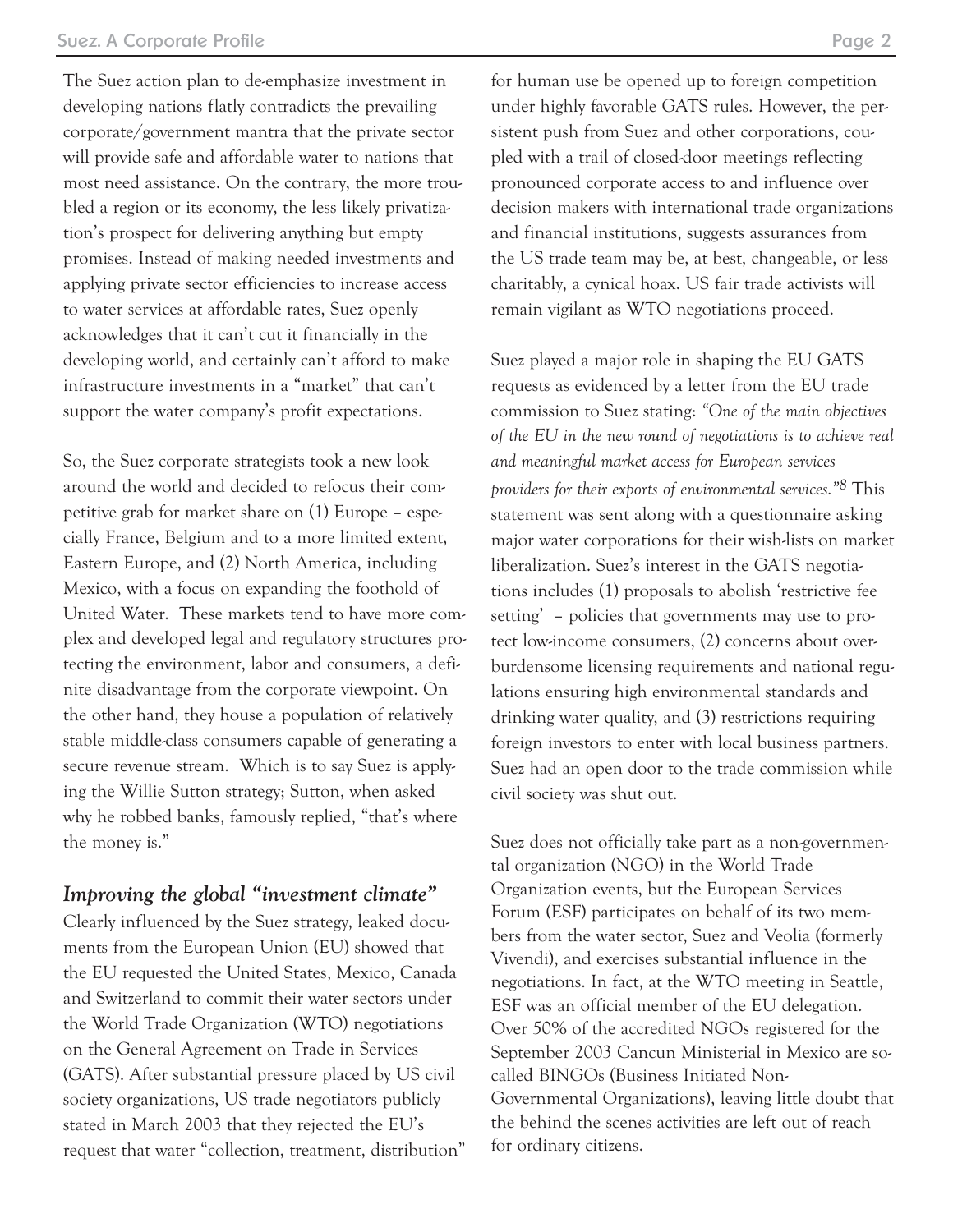While Suez is eager to get a larger foothold in the North American market and claims it will reduce its "exposure" in the developing world over the shortterm, there can be no doubt that the longer term plan is to reform the institutional, regulatory and legal environment in order to maneuver in those "emerging country" markets with less risk and more profit. Part of this reform plan is evidenced in the requests made by the EU asking 72 countries to commit their water sectors under the GATS. More than 70 percent of the EU requests were made to developing countries, despite the EU's previous assurances that there were no requests made to those nations.

Another key part of the Suez reform agenda directed at developing country markets is reflected in the report of the World Panel on Financing Water Infrastructure chaired by ex-International Monetary Fund (IMF) Managing Director Michel Camdessus. Suez Vice President Gérard Payen sat on the panel which argued for new credit, risk insurance and guarantee programs from the public coffers of the World Bank, IMF, export credit agencies and multilateral banks to protect the earnings of the global water companies in risky markets.9 Other members of the panel included representatives of the World Bank, Citibank, US Ex-Im Bank, European Bank for Reconstruction and Development, the Inter-American Development Bank, the African Development Bank, the Asian Development Bank, and others.10 If implemented the programs proposed in the Camdessus report would ensure corporate profit with publicly funded guarantees on everything from earthquakes to fluctuation of international exchange rates. The Camdessus report was unveiled at the 3<sup>rd</sup> World Water Forum in Kyoto, Japan in March 2003. The World Water Forum is organized by the World Water Council and Rene Coulomb, a former Suez vice-president is one of its three founding members.

The IMF and the World Bank thought they had scored a victory when the major global water companies committed to a "partnership" in the Bank's cam-

paign to promote the private sector as the solution to the lack of access to potable water in the developing world. Gèrard Mestrallet, CEO of Suez, gloated about this partnership as the keynote speaker at the World Bank's annual staff exchange conference in June 2002. In his speech, Mestrallet presented the Suez program created at the end of 2001: "Water for All" (co-opting Public Citizen's campaign slogan). The speech, titled "Bridging the Water Divide," claimed that Suez can supply excellent water services at affordable prices that the poor are willing to pay. The background music preceding his statement was John Lennon's "Imagine". Mestrallet further claimed that the concession in Buenos Aires was a huge success – effectively putting the CEO's cluelessness on blazing display. The concession in Buenos Aires was in big trouble at the time of the speech and, after major losses, Suez abandoned Argentina altogether in early 2003.

The World Bank, the G-8 governments, and the major water multinationals had a great public relations strategy. They traveled the world grandstanding about how the United Nations Millennium Development Goals (MDGs) on water and sanitation could be fulfilled through public/private partnerships.<sup>11</sup> The implication, of course, was that the only way water and sanitation services could be expanded to serve the poor in the developing world (and meet the MDGs) was with the involvement of the major water corporations. The World Bank told governments around the world that private sector

water companies would bring significant investment as part of the new public/private partnership model.

But a funny thing happened on the way to the public-private paradise. Suez has changed its mind. Actually, the com-

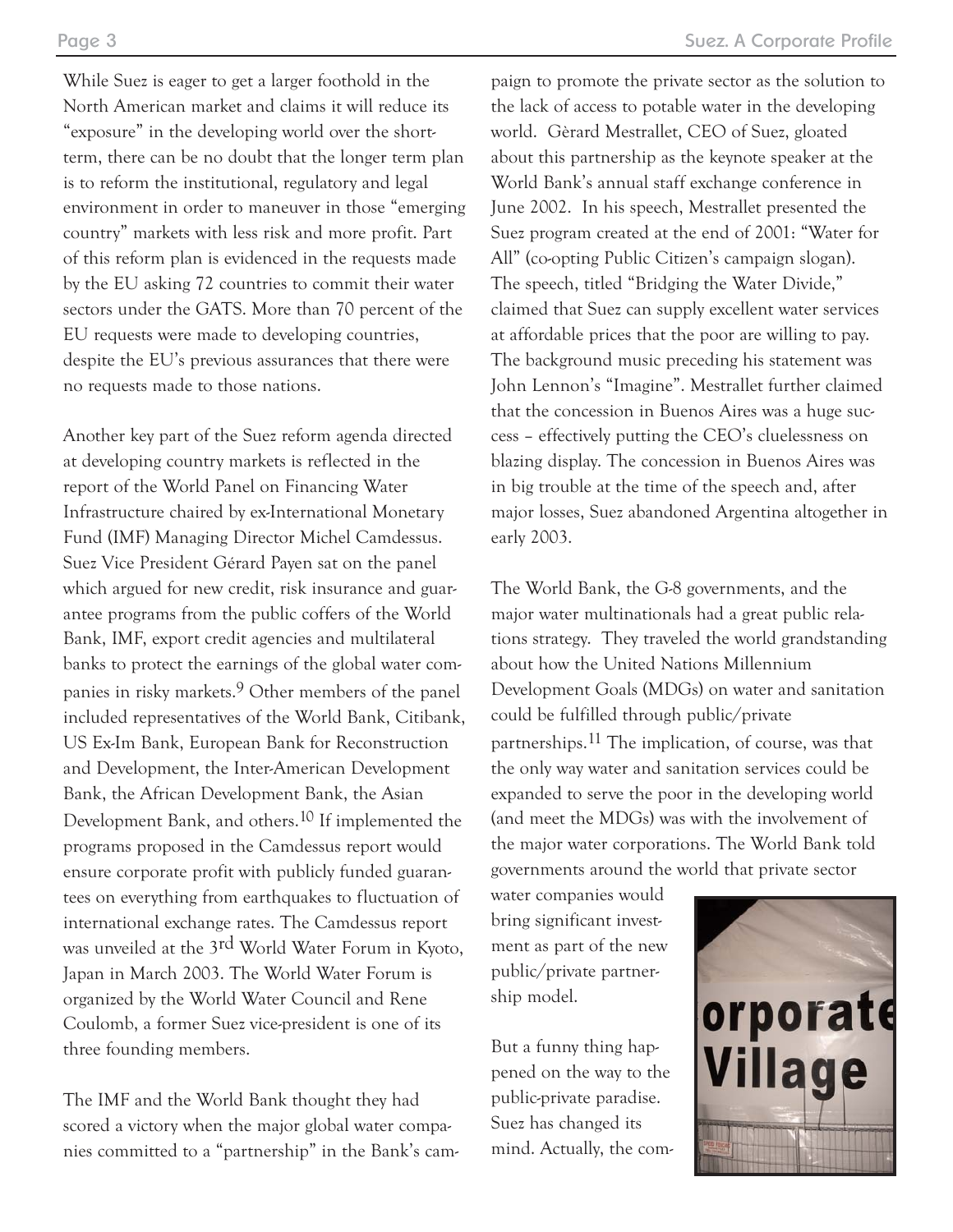pany is not willing to invest. Suez, along with the other multinational water companies, is calling the World Bank's bluff. This is quite damaging to the Bank's already suffering credibility. But, Suez and the other global water companies have some pretty clear suggestions on what the World Bank could do to get them back on board. Specifically, the companies are pinning their hopes on the proposals in the Camdessus report, proposals that would shield the companies from risks and wrap them in a protective financial cocoon of public handouts from multinational banks. It remains to be seen whether the World Bank and other financial institutions will acquiesce to the corporate demands.

In the meantime, the new Suez corporate strategy includes avoiding the risky developing country markets and focusing on the quickest cash flow generating contracts. The strategy also requires unloading debt and, most importantly, avoiding new investment. Suez wants to view itself as an "information" company. The company doesn't want to sink real money into the real nuts, bolts and pipes that make a water system sound. This has forced Suez to back out of some potentially lucrative deals in Germany and Vietnam where investment requirements were just too hefty. And, it has meant selling 75 percent of its shares of Northumbrian Water in order to reduce its debt by 1 billion Euro. The Northumbrian deal releases Suez from the substantial new investment requirements demanded by the British regulator OFWAT under the UK regulatory framework.

Suez is scrambling to streamline its operations to please investors and shareholders. It is a company in the midst of what one industry publication dubbed a "major makeover."<sup>12</sup> Even its much-touted focus on North America is floundering. In June 2003, United Water walked away from a privatization bid process in New Orleans, La., fearing a requirement that any contract must be approved by voters.13 And, as described in more detail below, city officials in Atlanta, Ga., recently told United Water that the party was over and they should start packing.

## *Part II: Case studies of Suez in communities around the world*

### *Defeat in Atlanta, Georgia USA*

The failure of Suez to effectively operate a water system is by no means confined to developing nations with battered currencies struggling to fend off economic collapse. One of the corporation's most spectacular fiascoes recently came to a head in what is generally considered the most successful, stable and structurally sound economy in the world, the United States.

In 1998, the city of Atlanta signed a 20-year, \$428 million contract with United Water, the then-recentlyacquired U. S. subsidiary of Suez, to operate Atlanta's water system. It was the biggest privatization contract in the U. S., and its signing was celebrated by victorydeclaring water corporations. Atlanta would be the "model" for other communities, gushed privatization's promoters and apologists.14 Taxpayers and customers would save money and systems would be improved, as privatization proved itself the win-win situation for the 21st century. Atlanta was going to show the way.

### Or so the story went.

But even before Suez' U.S. arm took over the system in 1999, there were suspicions that the company had vastly overstated the amount of money it could save, and vastly underestimated—at least publicly—the amount of work required to operate the system. When the company assumed the system's operation, suspicion turned to remorse as Atlanta discovered the ugly realities of the "model" for privatization:

•United Water more than halved the number of employees, and slashed the amount of training provided to remaining employees to levels far below training requirements called for in the contract.<sup>15</sup>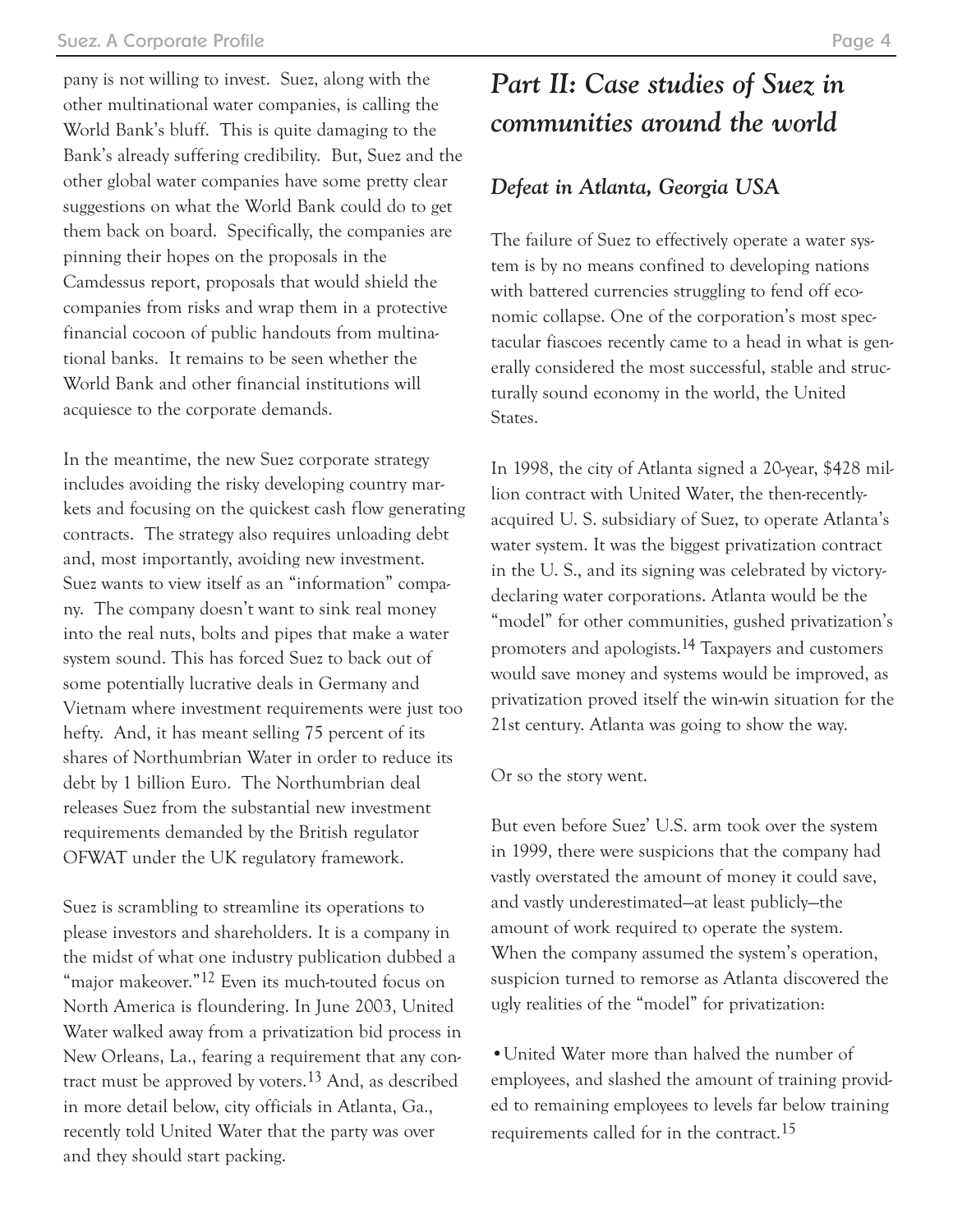•A backlog of work orders and maintenance ballooned for virtually every portion of the system, from main breaks and facility maintenance to meter installation, hydrant repairs and fleet maintenance. Not only was the company failing to address the growing backlog of work orders, it couldn't even keep competent records of the backlog. A broken water line could take as much as two months to fix; maintenance projects hovered at a 50 percent completion rate.<sup>16</sup>

•Almost immediately, United Water started hitting up the city for more money, and tried to add \$80 million to the contract.<sup>17</sup>

•The city found that United Water was improperly billing the city. For instance, routine maintenance was billed to the city as "capital repairs." And the city discovered that United Water personnel, on Atlanta's dime, were working on United Water projects outside of Atlanta, including efforts by the company to land contracts in other cities.18

•The city repeatedly complained that United Water was uncooperative and less than forthcoming when the city requested information from the company. Trust in the company eroded to the point that the city spent \$1 million to hire inspectors to verify United Water's reports.<sup>19</sup>

•Even after slashing the workforce to inadequately low levels, failing to fulfill maintenance and repair duties called for in the contract and successfully billing the city for millions more than the annual contract fee, the much-vaunted savings from privatization didn't materialize, and the promise that a rate hike could be averted through savings turned out to be empty. Sewer rates went up every year United Water had the contract (17 percent in 1999; 11 percent in 2000; 3 percent in 2001; and 15 percent in 2002). The combined monthly water and sewer bills for average residential customers in Atlanta rose from \$46.34 when United Water took over the system to \$56.47 by 2002.20

The promoters of privatization were absolutely right when they claimed the Atlanta contract would be a model for the privatization of water services. In that model, as so powerfully illustrated in Atlanta, the company makes promises it knows it can't keep, with the expectation that the city can simply be billed for additional charges later. While the extra charges are designed to boost the revenue side of the equation, the company attempts to dramatically cut its own costs by reducing the workforce to inadequate levels and failing to perform maintenance and repairs. The company is emboldened to pursue such an anti-consumer strategy because it has secured a long-term contract designed to hold consumers captive to the company's monopoly for decades.

Atlanta managed to get out—though the contract dissolution agreement attempts to muzzle Atlanta officials from criticizing Suez and its performance.<sup>21</sup> The city now faces the daunting task of taking back its water system and performing needed upgrades that were neglected during United Water's tenure.

Supporters of privatization, meanwhile, in a desperate if audacious stab at spin control, blame Atlanta for all of the company's bungling. Although corporations out to privatize water services routinely boast about superior technical expertise backed by hard-headed business acumen, United Water whined that the realities of operating Atlanta's system were much larger than anticipated, and the city should have told United Water what the company was getting into.<sup>22</sup>

Apparently, when United Water showed up in Atlanta, it left all its vaunted expertise and acumen stashed away somewhere in Suez' Paris headquarters.

In a shameless yet incredible display of nerve, privatization's apologists

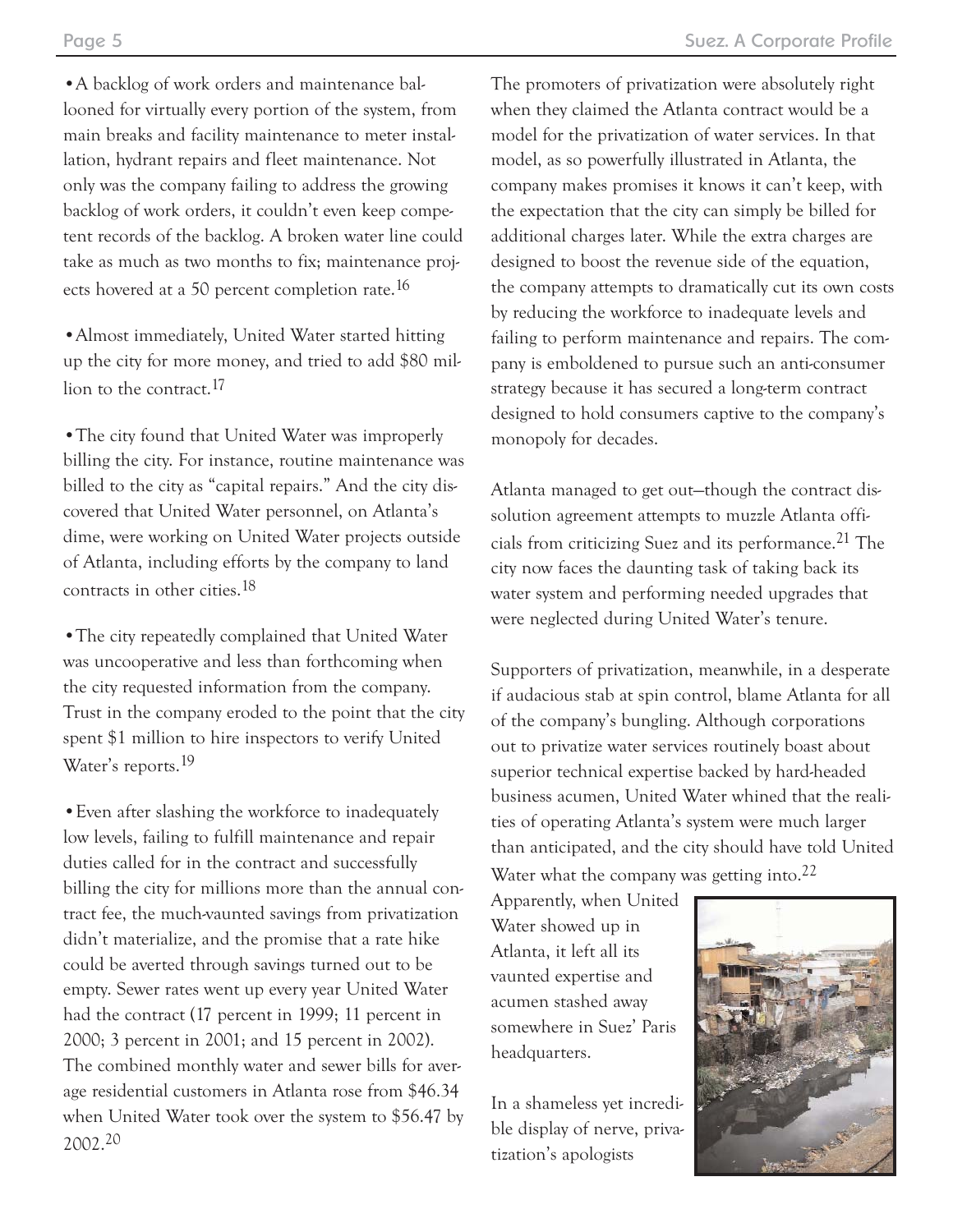brazenly claim that the Atlanta lesson is still a model for other communities considering privatization. *"Just do everything completely the opposite of what Atlanta did,"* suggested one of privatization's promoters from the think tank ranks.<sup>23</sup>

He's absolutely right. Whereas Atlanta signed its public water system over to a private company, other cities should do completely the opposite, and keep public resources under public control.

Losing Atlanta was a huge hit for Suez, and for all the water corporations, particularly as they try to penetrate the United States with its promise of enormous and enormously stable water utility revenue streams. But even as Suez assures shareholders that everything will be fine once it reduces its risk in "emerging" countries, cuts costs and limits investment, it's worth noting the company's profiteering model of privatization didn't even pan out financially in one of the most economically vibrant cities in the U.S.—city audits showed that \$47 million of the massive debt load Suez is currently lugging around was incurred in the course of propping up United Water's Atlanta debacle.24

### *Water battles in Manila, Philippines*

Five years after citizens were promised that privatization would lower prices and improve services in Manila, prices have gone up and promised infrastructure investments weren't made. Facing public resistance to efforts to raise water rates even higher, the private concession that included Suez has walked away from Manila, complaining that it can't gouge customers as much as it would like. The rates were set to increase by as much as 700% in December 2002 had Suez had its way.<sup>25</sup>

Under pressure from the World Bank, Manila's water system was privatized into two concessions in 1997. The concession was heavily subsidized by the multilateral development banks and received a US\$45 million loan in 1999 from the Asian Development Bank. The

east zone concession was awarded to a consortium that included the oligarchy Ayala family called Manila Water Co. Inc. The west zone was awarded to a consortium that included another oligarch family, the Lopezes, along with Suez, under the name of Maynilad Water Services.

Maynilad won the concession with a promise that water rates would be kept at PhP4.97 per cubic meter for the first 10 years of the concession.26 Just months after receiving the concessions, both concessionaires tried to raise rates. Those rate hikes were fought off, but others weren't. Overall, water rates levied on Manila customers rose threefold under the concessionaires.27 In June 2002, Maynilad was charging PhP15.46 per cubic meter but was seeking to increase the rate to PhP30 per cubic meter—a far cry from the promised rate of PhP4.97.28 Sadly, access to water has not increased at such an impressive pace. Six years after the concessions were awarded, one-fifth of the residents in the city are still not connected to the systems. The concessionaires fought for and won contract amendments allowing them to lower or postpone their performance targets.29 Citing the Asian financial crisis, a debt-choked Suez announced in February 2003 that it was walking away from the Manila contract, and that it intended to seek damages from the Metropolitan Waterworks and Sewerage System (MWSS).30 The Lopez family had announced its intended withdrawal in December 2002.

Although it is facing a potentially huge price tag to regain control of its water system – Suez wants \$303 million for investments, \$530 million in loan payments to creditors, and ongoing water and sewer improvement costs- the MWSS is still confident it can run the system more efficiently than Suez.<sup>31</sup>

"We can operate the water system and even turn a profit," Orlando Hondrade, the MWSS administrator, told the International Consortium of Investigative Journalists. "Think of the savings we'll be making because the utility will no longer have to pay millions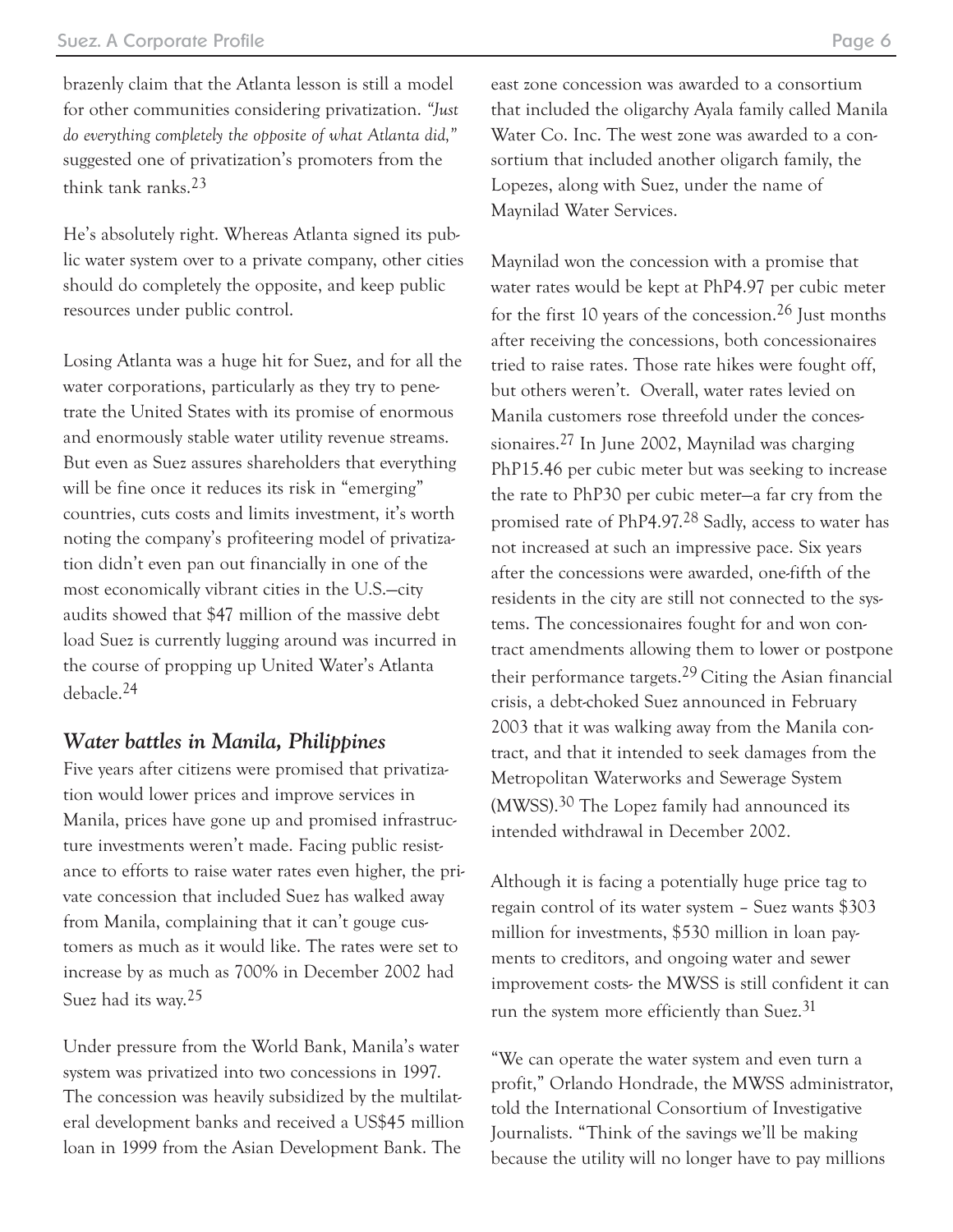| <b>New Contracts</b>                               | Losses & Sales                                   |
|----------------------------------------------------|--------------------------------------------------|
| Pisa, Italy - 20 year water concession             | Sold 75% of Northumbrian Water, UK               |
| Manaus, Brazil – 20 year water concession          | Sold Ondeo Nalco, South Africa                   |
| Kaohsiung, Taiwan - 15-year contract               | Suffered major losses in Manila, Philippines     |
| Puerto Rico - 10 year contract                     | Suffered major losses in Buenos Aires, Argentina |
| Quingdao, China - 25-year contract                 | Dropped out of bidding, New Orleans, USA         |
| Mexico – contracts in Cancun, part of Mexico City, | Terminated contract, Halifax, Canada             |
| Torreon, Leon, and Matamoros                       |                                                  |
| Tangerang, Indonesia – 25-year concession          | Terminated contract, Atlanta, USA                |
| Schwerin, Germany - 49% asset sale                 | Terminated contract, City of Castres, France     |

### *SUEZ: Major Water Contracts and Transactions (2001-2003)*

of pesos in executive salaries and consultancy fees."32 The reality of the poorly-run water system is faced by women and their families, such as Erlinda, who has to wake up at 5 a.m. every day to let the water run before the tap runs dry. When there is no water from the tap, Erlinda is forced to buy water from local water vendors. Her monthly bill is US\$47, an astronomical amount in Manila.<sup>33</sup> Suez brought the contract dispute to arbitration through the International Chamber of Commerce and, according to the contract, the Chamber had 150 days to decide on the dispute. As of August 2003, a decision is still forthcoming and the speculation in Manila is that the arbitration proceeding will remain undecided until after the planned 2004 presidential elections, due to the explosive political implications of the decision. In the meantime, Suez continues to operate the concession and when approached at the World Water Forum in March 2003 Gèrard Payen said: *"Manila, who says we are leaving Manila."*

The attempt to renegotiate contracts, charge customers and governments more and more money, and ultimately cry when the scheme doesn't generate the profits the company hoped for is all standard operating procedure for Suez. Manila is no exception to the Suez track record, but characteristic of it.

### *Buenos Aires, Argentina*

In July 2002, Suez terminated one of the largest private water concession contracts in the world. Suez ended its 30-year contract to provide water and sewerage services to the city of Buenos Aires, which served a population of 10 million people, when the Argentine financial crisis turned company profits into losses. The Buenos Aires privatization deal, consummated in 1993, had been widely lauded by the World Bank, the Argentine government and the water industry as an international success story. But, the success story turned sour after the contractual clause that permitted Suez to link water prices to the U.S. dollar, and ensured hefty profits, was overruled by the Argentine government's emergency decree.

During the first eight years of the contract, weak regulatory practices and contract re-negotiations that eliminated corporate risk enabled the Suez subsidiary, Aguas Argentinas S.A., to earn a 19% profit rate on its average net worth.34

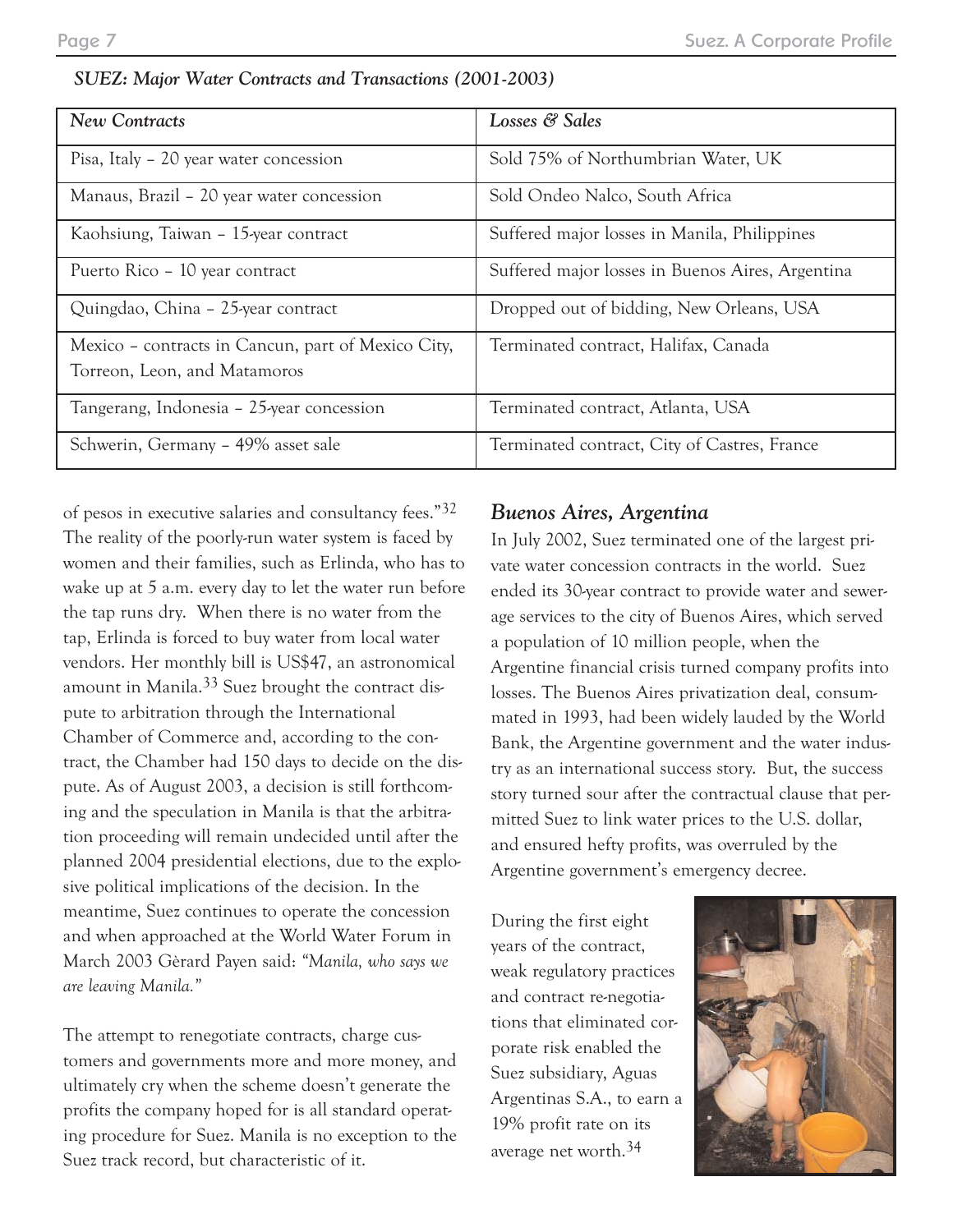However, by 2002, Suez had to write off \$500 million in losses because of the Buenos Aires concession.35 What did the soaring profits, sudden crash, and subsequent contract termination mean for the residents of Buenos Aires?

IMF and World Bank structural adjustment programs have long been squeezing social services and public infrastructure in Argentina. The privatization of water became an added burden on the general population. According to Fernando de la Rua, one of many presidents that have come and gone during the Argentine crisis (speaking in March 1999 when he was Mayor of Buenos Aires): *"Water rates, which Aguas Argentinas said would be reduced by 27% have actually risen 20%. These price increases, and the cost of service extension, have been borne disproportionately by the urban poor. Non-payment for water and sanitation are as high as 30 percent, and service cut-offs are common with women and children bearing the brunt with health and safety consequences."36* The rate increases were supported by senior managers from the World Bank. A highly esteemed Argentine businessman who was a shareholder in the company allegedly made \$100 million on the privatization deal.37 And despite the rate hikes, the consortium in 2002 defaulted on \$687 million in loans.38

The weak regulatory agency, ETOSS, subordinate to both presidential and corporate power, permitted constant contract modifications and non-compliance with performance objectives. These resulted in successive increases in consumer water rates, modifications to the financing program for the expansion of service, currency exchange risk insurance for the company, and the indexation of consumer water rates to the devaluation of the peso exchange rate. For example, Aguas Argentinas reneged on its contractual obligations to build a new sewage treatment plant. As a result over 95% of the city's sewerage is dumped directly into the Rio del Plata River. As Suez exits the scene in Buenos Aires, the government and the nation's taxpayers are left to clean up the mess. Using

an increasingly feared tactic of multinational corporations, Suez will attempt to re-coup the \$500 million loss by bringing claims against the Argentine government using the World Bank's International Centre for the Settlement of Investment Disputes. The exact monetary amount of Suez' claims against the Argentine government are "secret" but they demand compensation relating to the water concessions in Buenos Aires, Santa Fe, and Cordoba.

### *El Alto, Bolivia*

In January 2005 the citizens of El Alto took to the streets to demand that their water system, privatized in 1997 under World Bank pressure, be returned to public hands. Pressured by a peaceful general strike that paralyzed the city of El Alto for three days, the Bolivian government announced the termination of the contract held by private consortium Aguas del Illimani, (major shareholder is Suez) on January 13, 2005.39 This is the second contract with a transnational water corporation to be cancelled by the Bolivian government. Five years earlier in Cochabamba, Bolivia several weeks of violent conflicts between protestors and the military led to the expulsion of a consortium controlled by the American transnational corporation, Bechtel.40

Tension between the French foreign company and the citizens of El Alto has been simmering for a number of years. Vendors, school children, and workers on their way to La Paz pass a daily reminder of the colonization of their public water system. The billboard that stands in front of the water treatment plant features a Caucasian baby with curly blond locks swimming in a pool below the slogan "Más agua, más vida" ("More water, more life.") The slogan reflects just how disconnected Suez is from the realities, needs or aspirations of the population it purports to serve. The baby's pearly white skin contrasts with that of the majority of citizens of a country in which over 60% of the population claim indigenous heritage. $41$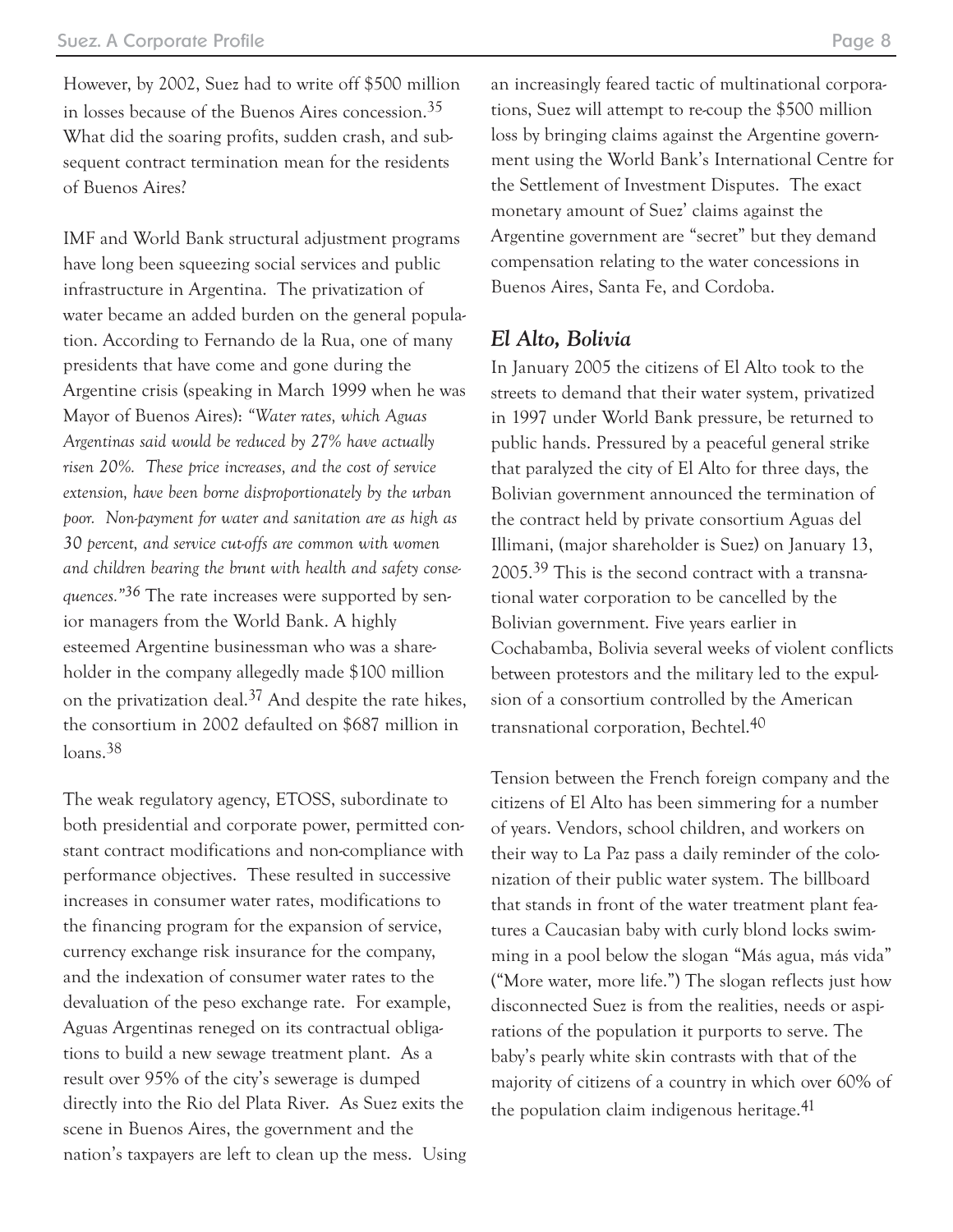The Suez contract is a classic example of "ring fencing," where the contract obligates service delivery only in specific areas of the city. What is termed the "served area" in the Suez contract focuses water service provision on profitable customers and removes obligation from extending service to the newest and most marginal settlements—the areas most in need of improvements. According to the Federación de Juntas Vecinales (FEJUVE, or the Association of Neighbourhood Boards) approximately 200,000 people in El Alto currently live outside the "served area" and this number continues to grow.<sup>42</sup> Suez has not only left 200,000 people outside the "served area," it has also priced the possibility of connecting to the piped water system out of the reach of most of Bolivia's poor. The price of a new water and sewerage connection has been raised to the equivalent of \$445, in a country where the minimum wage is \$60, that is, for the few lucky enough to have a job in the formal economy.43 Due to excessive hikes to the costs of services since privatization, FEJUVE reports that around 70,000 people who live within the "served area" cannot afford to pay for basic services offered by Suez.44

FEJUVE and other social movement groups in Bolivia are demanding the immediate transfer of the water and sanitation system to SAMAPA, the municipal utility that ran the water system before privatization. The Bolivian government is worried about investor lawsuits and the "signal" such a move might send to other foreign investors. As usual, Bolivia is victim to the whims of international financial institutions, in particular, the World Bank. Bolivian president Carlos Mesa argued that should the government cancel the contract on terms unfavorable to Suez and the other shareholders of Aguas de Illimani, the Bolivian government will have to pay US\$17 million to the World Bank.45 After the Water War in Cochabamba, the World Bank became an associate of Aguas del Illimani through its private sector lending arm, the International Finance Corporation, which owns 8% of shares.46 This move has put the Bolivian government in a very vulnerable position, because now the

World Bank has direct interest in guaranteeing the investment and is judge and jury of the likely forthcoming lawsuit. Suez has threatened to sue the Bolivian government for \$90 million dollars in the International Centre for the Settlement of Investment Disputes (ICSID) for lost investments and future profits, similar to the lawsuit pursued by Bechtel for the termination of the Aguas del Tunari´s concession contract following the "Water War" in Cochabamba in 2000.47

The financial operations of Aguas de Illimani are kept secret and citizens do not know how much investment or profits have been made. In an interview with Business News America, General Manager Kuhn, stated that Aguas del Illimani did not distribute any profits to its shareholders in the first seven years of the concession.48 By contrast, Suez reports on its website that it made US\$4 million in profits in Bolivia last year. Aguas del Illimani claims that it has invested \$63.5 million in La Paz and El Alto, at least \$52 million of this money consists of low-interest loans from international financial agencies: US\$15 million from the Inter-American Development Bank; \$15 million from the International Financial Corporation, the private lending arm of the World Bank; \$10 million from the Andean Development Fund; and \$12 million from other international sources.49

FEJUVE is demanding that the new public utility be controlled by citizens, rather than politicians or private companies, national or international. FEJUVE

has developed a proposal in consultation with the neighborhood committees for a new water company that would be controlled by a board of representatives, democratically elected from all the districts in La Paz and El Alto. The hopes are that by guaranteeing popular participa-

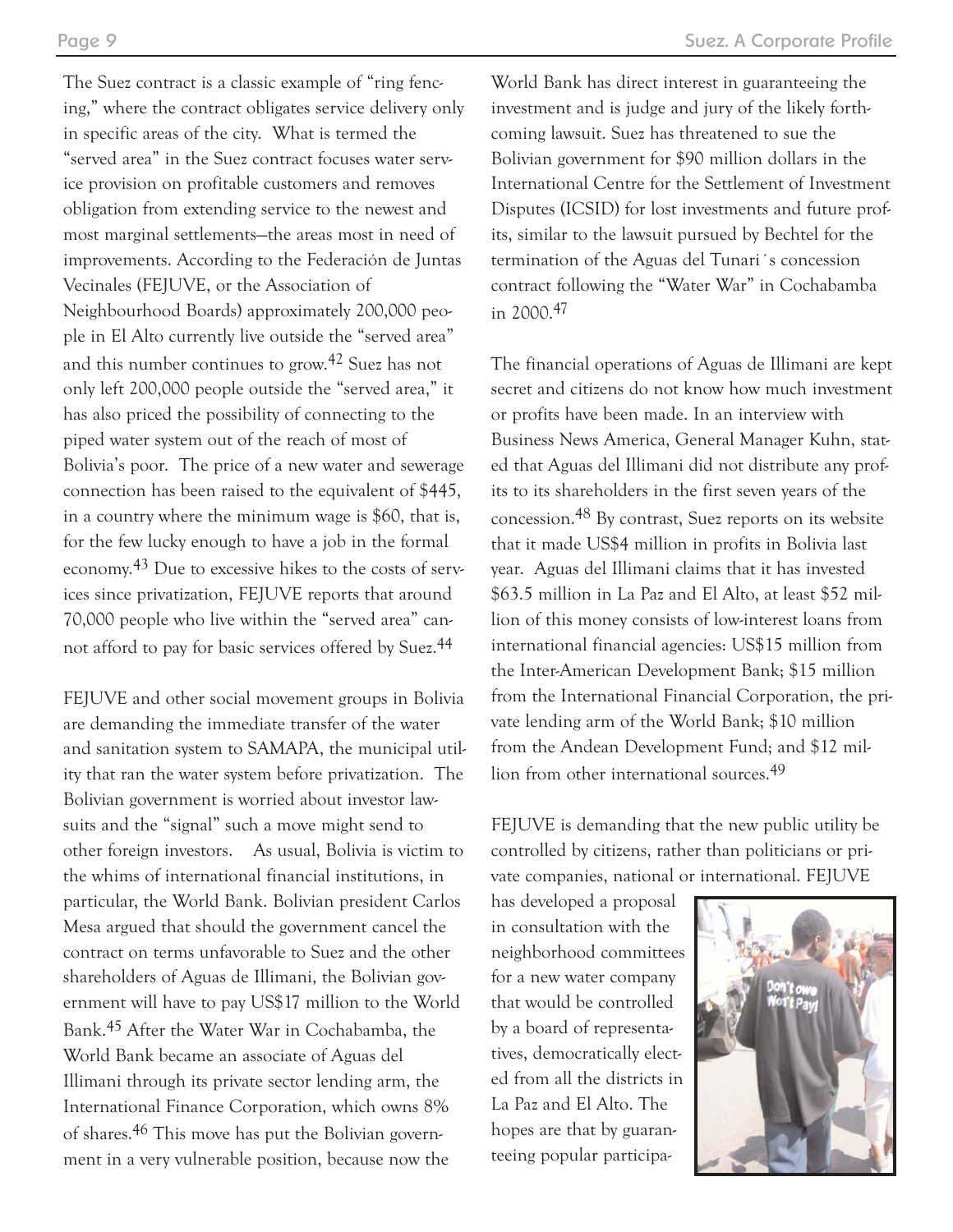tion within the utility, citizens will be able to guarantee transparency, efficiency, and democratic governance. In response to this proposal, international donors have announced their intentions to strangle the new water utility by cutting its access to international finance. Against all these odds the Bolivian popular movements remain determined to solve the basic problems of access to clean and affordable water and ensure that all citizens be permitted to live with dignity.

### *Jakarta, Indonesia*

Today, six years after a major water privatization contract was signed, most of the poor in Jakarta remain without piped water services. Under Suharto's dictatorship, doing business in Indonesia meant partnering with a local firm. And most major business corporations were controlled by the Suharto family. When key multilateral (World Bank) and bilateral (Japan) loans were secured, Suez and Thames began making moves to position themselves to take over the public water system. Thames formed an alliance with the Sigit Group, controlled by Suharto's eldest son, Sugit Harjojudanto. Suez worked with a Suharto business crony, Anthony Salim, CEO of one of Indonesia's largest companies, the Salim Group. There was no open and transparent bidding process. Instead, in 1997, after protracted private negotiations, the contracts were simply awarded to the two new entities. Thames' partnership with Sigit Group was called PT Kekar Pola Airindo and the Suez partnership with Salim Group became PT Garuda Dipta Semesta. The fact that national law and local regulation prohibited foreign investment in drinking water delivery and precluded private sector involvement in community drinking water supply was, apparently, irrelevant.<sup>50</sup>

The new 25-year contracts with PAM Jaya, the municipal water supplier, were expected to be lucrative for both the international and local partners. The new companies immediately moved into posh new offices in Jakarta's business district rather than using the older office space where PAM Jaya had operated. The

salaries paid to the Suez executives, who lived in the wealthiest neighborhoods, were much higher than those paid to PAM Jaya officials causing much resentment among the employees. The contracts required the new companies to not only manage the system, but in the first five years to expand the existing pipeline, invest \$318 million, add 1.5 million customers, service 70 percent of the population, increase water supply, and reduce "unaccounted-for" water.<sup>51</sup> PAM Jaya agreed to force businesses and private homes to shut down private wells and buy their water from the companies. (In 1997, about 70 percent of water used in Jakarta came from private wells.)

Payment to the companies was not linked to revenue collected, but rather each company was paid a fee by PAM Jaya based on water supplied. In this way, the companies de-linked their profits from the risks and problems of collecting consumer fees. Initially, the companies demanded to be paid in dollars, since they borrowed in dollars. But when the governor of Jakarta threatened to resign over the issue, Thames and Suez agreed to accept rupiah. However, they insisted that payments in local currency be pegged to the U.S. dollar to protect them against currency devaluation. There was no formal regulatory or oversight mechanism. PAM Jaya had no right to see financial reports of the companies and there was no clear sanction for non-compliance with performance targets. In 1998, the Asian financial crisis and the downfall of Suharto changed the political landscape. Fearful of the street protest, major company executives from Suez and Thames fled to the safety of Singapore. Faced with an immediate water crisis, Jakarta's new governor ordered PAM Jaya to fill the vacuum and take back the operation. After intensive lobbying, including intervention by French and British diplomatic officials, and a statement from the British Embassy that "breaching of the contract would weaken confidence in Indonesia as a place to invest," the agreement was made to let Suez and Thames return, but the contract would need to be re-negotiated.<sup>52</sup> Since Suharto had fled, and the former president's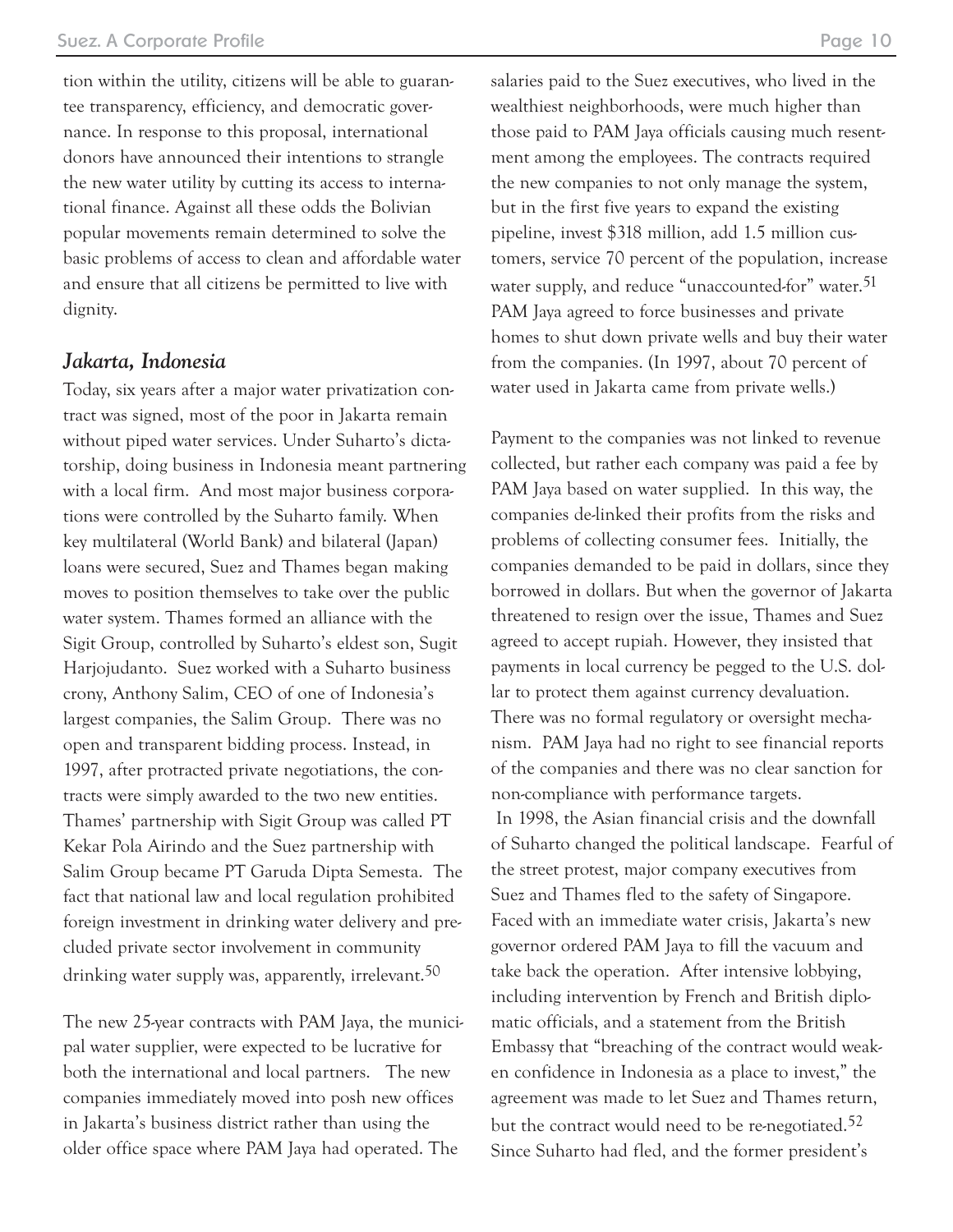family and business partners were targets of public anger, Thames and Suez agreed to buy out the local shares of their business operations in order to remove the tarnish of the Suharto family connections. As might be imagined, investment and expansion targets were never met, but there was also no reliable mechanism for verification of company reports. Suez claimed it had increased connections 50%, falling short of the 70% target. Investment was about \$200 million short of the target. The financial crisis brought dramatic devaluation of the rupiah, which meant that revenues from customers fell while the payments to the private companies (pegged to the dollar) forced PAM Jaya into ever-deeper debt. Given the tense political situation in Indonesia, consumer rate increases were repeatedly delayed. Water services in Jakarta's rich, middle-class and industrial areas improved. However, most poor communities remain without piped water due to unaffordable connection charges, informal tenure arrangements, and lack of incentives for PAM Jaya or the companies to service these areas.

Customers must still boil their water to ensure its safety for drinking. According to PAM Jaya engineer Feri Watna, "the companies…just came in and robbed everything that we had. We already had the distribution networks, all those pipes, the water installations, the consumers and everything else."53

### *Johannesburg, South Africa*

South Africa is often used as a showcase for Africa. With a modern economy and huge investment potential it is often deemed the economic engine of Africa. For Suez it's a water privatization display case.

As the era of apartheid transitioned into a black, majority-rule democracy, the World Bank played an important role advising the new South African government and wrote the main part of the new South African Urban Infrastructure Investment Framework in 1994.54 The Reconstruction and Development Program of the South African government proposed a

national water tariff with cross subsidization in order for low-income residents to access at least 50 liters of water per day in the short term and up to 200 liters in the longer term. Unfortunately, these policies were overruled by policies biased towards privatization and cost-recovery introduced in the Growth, Employment and Redistribution program in 1996.

Suez collaborated with the Apartheid government. It has been active in the country since 1970 when the subsidiary Degrémont won a contract to design and construct water and wastewater plants.55 In the following years Suez was active in over 200 such contracts that supplied clean water to the white minority while ignoring the needs of black South Africans. During Apartheid the Black population was not allowed to permanently reside in white areas, which included major cities and the best agricultural areas. Black South Africans could rent council housing in the cities or reside in so-called "homelands." The result was that services to black South Africans were far inferior to that of whites and often more expensive. Cutoff restrictions applied in black townships while white households were ignored. This is the system Suez saw as a business opportunity in the 1970s. As a result the anti-apartheid organizations called for rent-boycotts, and service bills went unpaid for many years.

In 1986, Suez formed Water and Sanitation Services Africa (WSSA), a joint venture with another company named Group Five, and began the operation of wastewater treatment in KwaZulu Natal. In 1992, it won a

25-year lease contract in Queenstown (Eastern Cape), in 1993 WSSA signed a lease contract with Stutterheim (Eastern Cape) and in 1996 the corporation won the operation and maintenance contract for Zandvliet Waste Water Treatment Works (Western Cape) and for

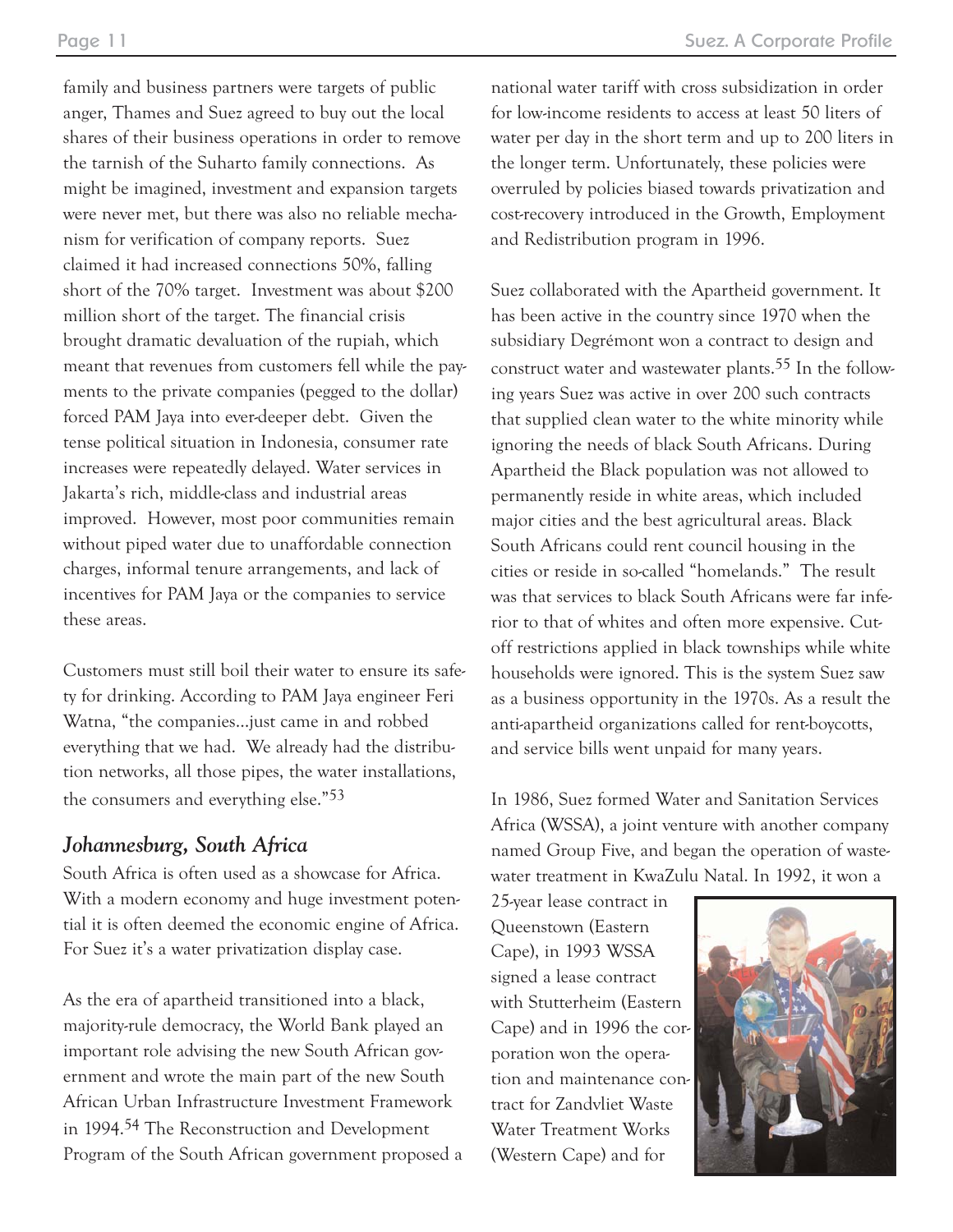Mtubatuba Water Treatment Works (KwaZulu Natal). WSSA has further launched a partnership in wastewater services with Durban Metro.<sup>56</sup>

Suez contracts have been most controversial in the larger cities. In 2001, the Suez-led JOWAM consortium signed a 5-year contract to provide water management in Johannesburg. At the beginning of 2003 a worker died in a manhole after the company failed to provide safety equipment. Members of the South African Municipal Workers Union (SAMWU) were allegedly reprimanded by the company for exposing the death to national TV.57 In Johannesburg, Suez has installed pre-paid water meters in one of the poorest townships, Orangefarm (and requires residents there to physically unblock sewer pipes every three months).<sup>58</sup> Pre-paid meters require consumers to pay for their water before they use it and automatically cut-off water users when more money is owed. The use of pre-paid meters has been linked to cholera outbreaks in KwaZulu Natal. Suez has ignored the UK high-court ruling forbidding pre-paid meters and is intent on testing these meters in Africa to increase the company's profitability. The company wants to eliminate the messy work of billing for water and has ignored complaints from the township about the system and reports of faulty meters. But Orangefarm is just the test case – the company plans to introduce pre-paid water meters in the vast township of Soweto by 2004.59

In Cape Town the Suez contract at the Zandvliet plant led to prolonged labor disputes and continues to be embroiled in controversy. The workers were demanding a housing subsidy, an 11.3% wage increase and an extended job safety agreement.<sup>60</sup> Shop stewards at the plant allege that they are targeted for their involvement with SAMWU, an official trade union, and their work to keep utilities in public hands. In September 2002, 22 workers were arrested at a strike and jailed for several days. Max Ntanyana, a SAMWU shop steward at the plant, has been repeatedly arrested. When the Mandela Park community went to

protest, Suez called the police and allegedly requested that Italian filmmakers who were recording the scene be detained.<sup>61</sup> Neither the arrested workers nor the filmmakers were charged with any wrongdoing. Max Ntanyana has been order by the court to refrain from speaking publicly and participating in organizational meetings.<sup>62</sup>

Suez's South African labor trouble doesn't seem to end. In September 2002, at the plant in Queenstown, 120 workers went on strike. The incident occurred after a senior shop steward, Ayanda Ndonga was mistreated by management and two additional shop stewards were charged internally with inciting the workers. Management withdrew transportation for workers who refused to work overtime. The plant is 3.5 miles outside the town.63

Mike Muller, Director-General, Department of Water Affairs and Forestry (DWAF) continues to claim that the World Bank inspired policies were a DWAF brain child and maintains that public-private partnerships and cost-recovery policies *"[are the] absolutely […] most sensible way of running a water system, and it's the way most water systems are run in most of the world."64* Mike Muller should know that, in fact, most water systems are run by the public sector.

### *Other cases around the world….*

As part of the contract, Suez's COGESE had to pay "entry fees" in return for the concession to the city government, worth about \$35 million, which would be paid in annual installments.

To recover the fees, COGESE increased water charges. It also reported fraudulent losses to justify fictitious interest payments on the loan it would have needed to balance its books, the court concluded. By 1993, COGESE was reporting a debt service of more than \$1 million. Its actual debt payments were less than \$400,000.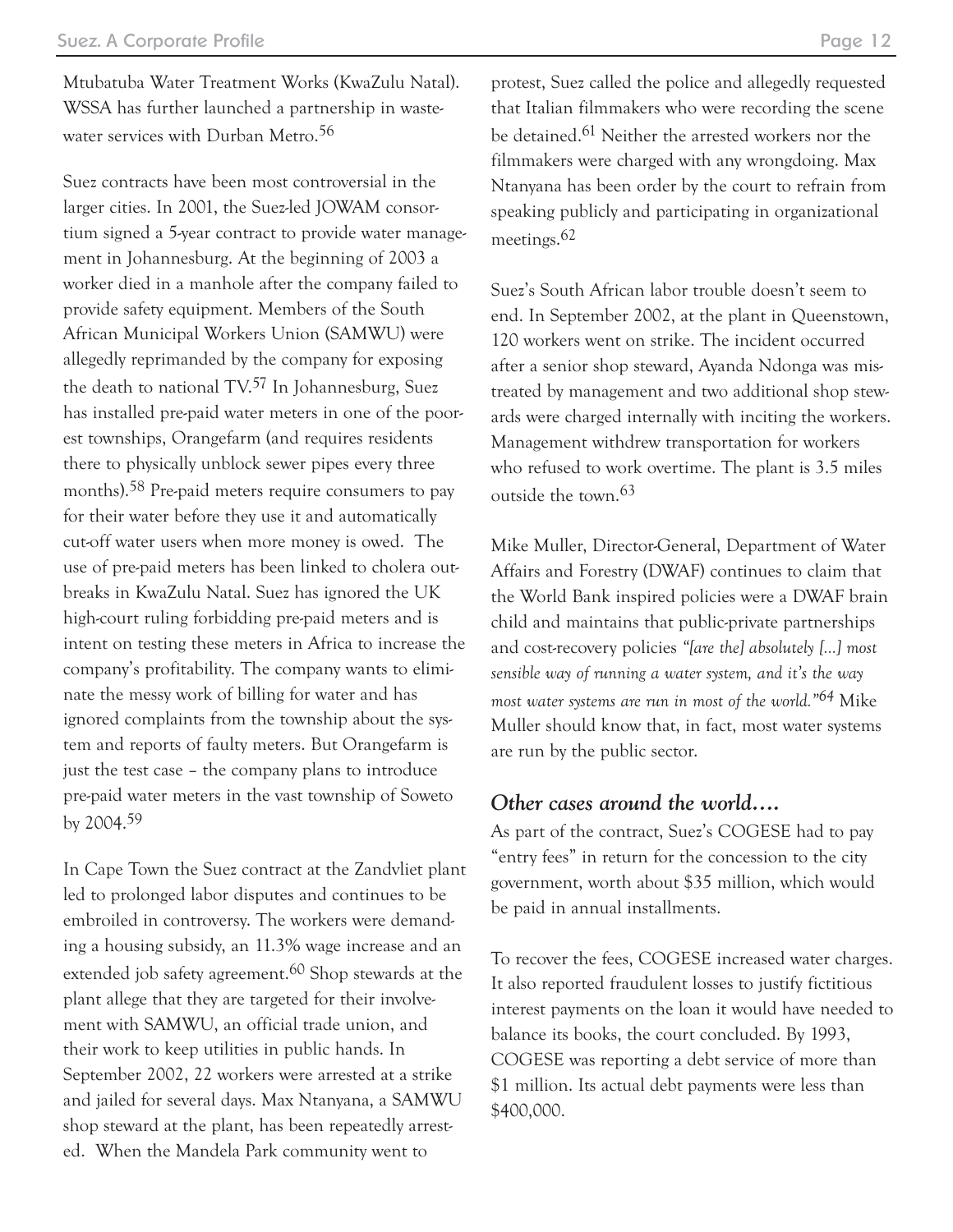The contract with COGESE penalized the city for conservation. The company was allowed to increase the price of water if consumption fell below 12.8 million cubic meters a year, which meant an immediate price increase, since consumption levels in the city were falling, for reasons that are not entirely clear.

*Grenoble, France* Suez has no more regard for customers and public accountability in its home country of France than it does anywhere else in the world. In Grenoble in 1995, a former mayor and a senior executive of Lyonnaise des Eaux (now Suez) Jean-Jacques Prompsey received prison sentences for taking and giving bribes to award the water contract to a subsidiary of Lyonnaise des Eaux.65 The bribes totaled over \$2.8 million.66 The 25-year water contract was awarded in 1985 to a joint venture between the two water corporations Lyonnaise des Eaux and Vivendi; COGESE. Shortly after the COGESE joint venture took over the water prices increased dramatically for the consumers. According to ICIJ COGESE reported a debt service of over \$1 million annually in order to justify additional consumer charges; in reality the debt payments were less than \$400,000. The estimated costs of the In France families with private water supply are charged 16% higher fees.67

*Milwaukee, USA* Hired to operate the Milwaukee Metropolitan Sewerage District's system of tunnels and treatment plants, the Suez subsidiary's cost cutting has been blamed for system failure that allowed 107 million gallons of raw sewage into area waterways from 1999 to 2001.68 The spills have continued over the past year, including a reported 250,000-gallon dump of raw sewage into a creek during a sewer construction job, a slick of used condoms apparently released from a treatment plant and leakage of raw sewage directly into the Milwaukee River from a malfunctioning outfall. The MMSD is now seeking to reopen the company's long-term contract to stiffen penalties for mistakes.69

*Houston, USA* In Houston, United Water was hired to operate the city's Southeast Water Purification Plant in 1996 under a five-year contract. When the contract expired in 2001, the city gave another company the bid. In an effort to get one more bite at the public funding apple on its way out of town, United Water sued the city in November 2001 seeking \$900,000 for services. The city counter-sued for \$2 million, claiming United Water failed to maintain the plant, and necessary repairs will cost \$2 million. Doing business with United Water also cost the city an additional \$370,000—the amount the city approved to pay for legal support in the case.70

*Delhi, India* In June 2003 five workers lost their lives, including an engineer, at the Suez-Degremont-managed Rithala Sewerage Treatment Plant in India. Activists charged that the company ignored minimum safety standards when they operated in India. They demanded that Suez be held accountable and be denied additional contracts in the country.71

*Halifax, Canada* In October 2002, after five years of company courting and negotiations, city officials signed a draft contract with United Water (the local company is called Halifax Regional Environmental Partnership). Less than a year later, in July 2003, the city walked away from the deal. The Partnership had sought substantial amendments in the contract that would cost the city more than expected. For example, the Partnership wanted the city to take responsibility for sewerage pumped into the harbor if it did not meet Canadian environmental standards. Since the city was not running the sewerage plant under the contract it refused this change.72

*Libel?* The corporation is known to attempt to silence opponents by taking them to court although they have not had great success in winning their cases. Suez sued Thierry Jean-Pierre, an investigative magistrate and author of the book titled "Black Book of Corruption." Jean-Pierre claimed that 80% of the bribery in water is organized by the two major corporations Suez and Vivendi. Later Suez charged Jean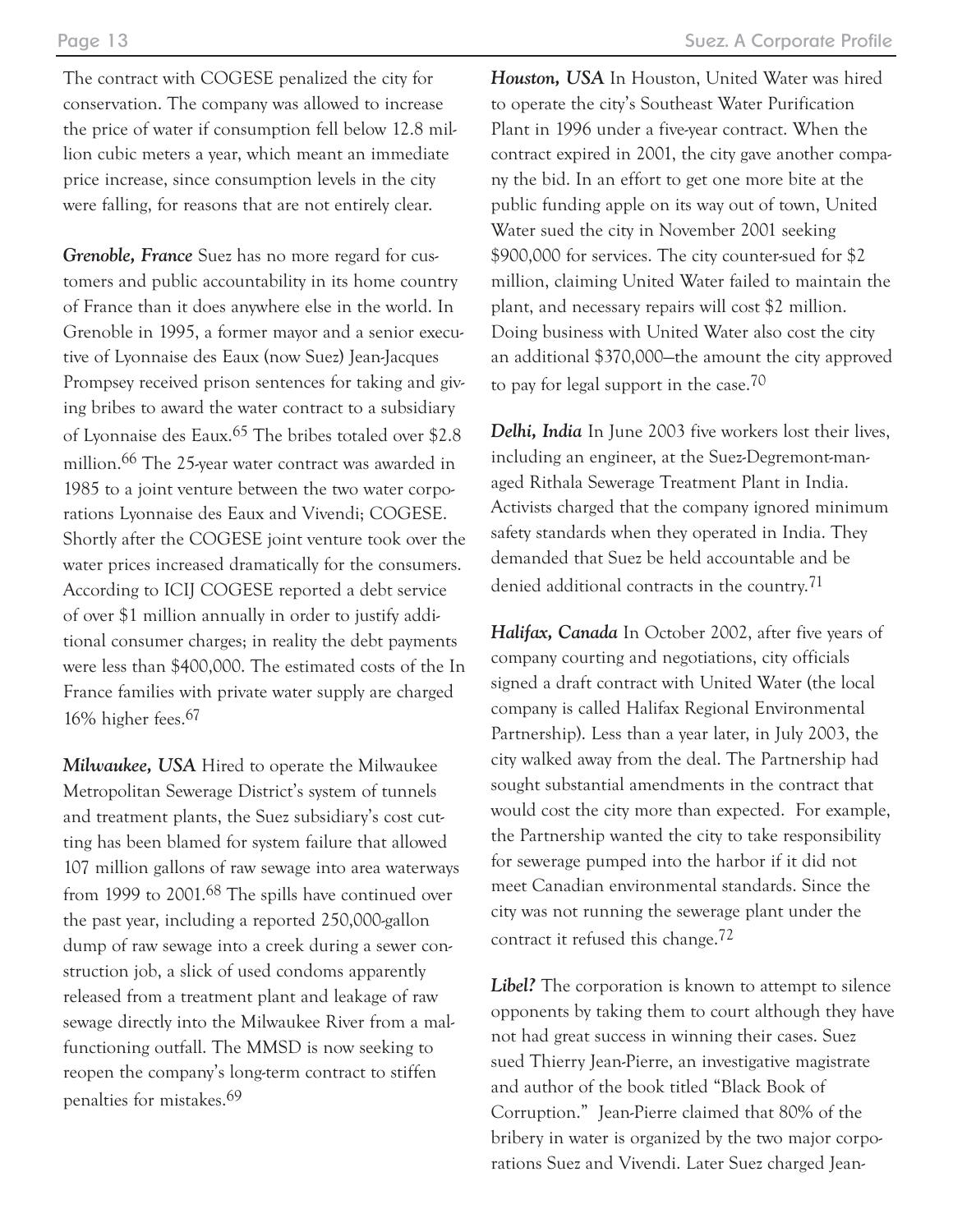Loup Englander, Mayor of the city of St-Michel-sur-Orge when he claimed that *"bribery is the key to these [water] markets"* and a former employee was sued when he referred to the company's mafia-style methods.73 In 2002, the teacher Jean-Philippe Joseph was also sued for writing about the different levels of corruption in the water sector and referring to Suez. Perhaps Suez' hardhitting legal strategy is intended to avert a public relations crisis by discouraging people from speaking out. In an internal document, CEO Gerard Mestrallet stated *"I am convinced that, more even than a financial crisis or local political crisis, the main threat to our group would be a public relations' crisis."74*

### *Conclusion*

On nearly every continent, the Suez strategy for expanding its water business in recent years starts with a salvo of lofty promises to get a foot in the door. Then, costs are cut—not for the sake of efficiency and achieving savings that might be passed on to consumers, but for cost-cutting as an end in itself, negative impacts on system operation and water quality notwithstanding. Coupled with the cost-cutting is the corporation's predictable plea to local governments for more money than is called for in original contracts. Suez ignores performance targets and when held accountable prefers appeal panels and international arbitration.

And, though not an intended consequence—and despite the cost-cutting and price-gouging—a typical characteristic of a Suez privatization project involves the company taking a big fat loss. As befits one of the world's biggest water corporations out to privatize the world's water, Suez is one of the biggest examples of why water shouldn't be privatized.

The company's financial losses, meantime, compound the pressure on the company to realize fatter returns elsewhere. Corporations are in business to make money—or in the case of Suez, to quit losing money. Little wonder, then, that its action plan now intends

to back away from developing nations, intensify the corporation's already pernicious resistance to capital investment, and "become more demanding with regard to its partners' upholding their contractual obligations."75

The Suez action plan, coupled with dismal failures such as those in Manila, Buenos Aires, Johannesburg and other locations around the globe, illustrate that multinational corporations are not going to save the day. Some mythical magic of the private sector is not, in point of fact, going to bring water to the world's poor. On the contrary, as far as Suez is concerned, the world's poor are a bad risk.

Presumably, then, Suez will make a beeline for more attractive markets in nations with more stable economies. But the Suez track record in the United States must begin and end with what Suez itself termed the "model" for privatization, Atlanta. And Atlanta was a fiasco. With seemingly few remaining opportunities for the U.S. metropolitan megacontract, the Suez business strategy may be to dig its way out of debt and back to profitability by cherry-picking wealthy customers in smaller U.S. communities and affluent suburbs.

But whether in growth-addicted U.S. suburbs, overpopulated Southern Hemisphere metropolises, or cities, towns and rural areas around the globe, people everywhere should steer clear of private water corporations out to profit from a shared resource. People should steer clear of Suez.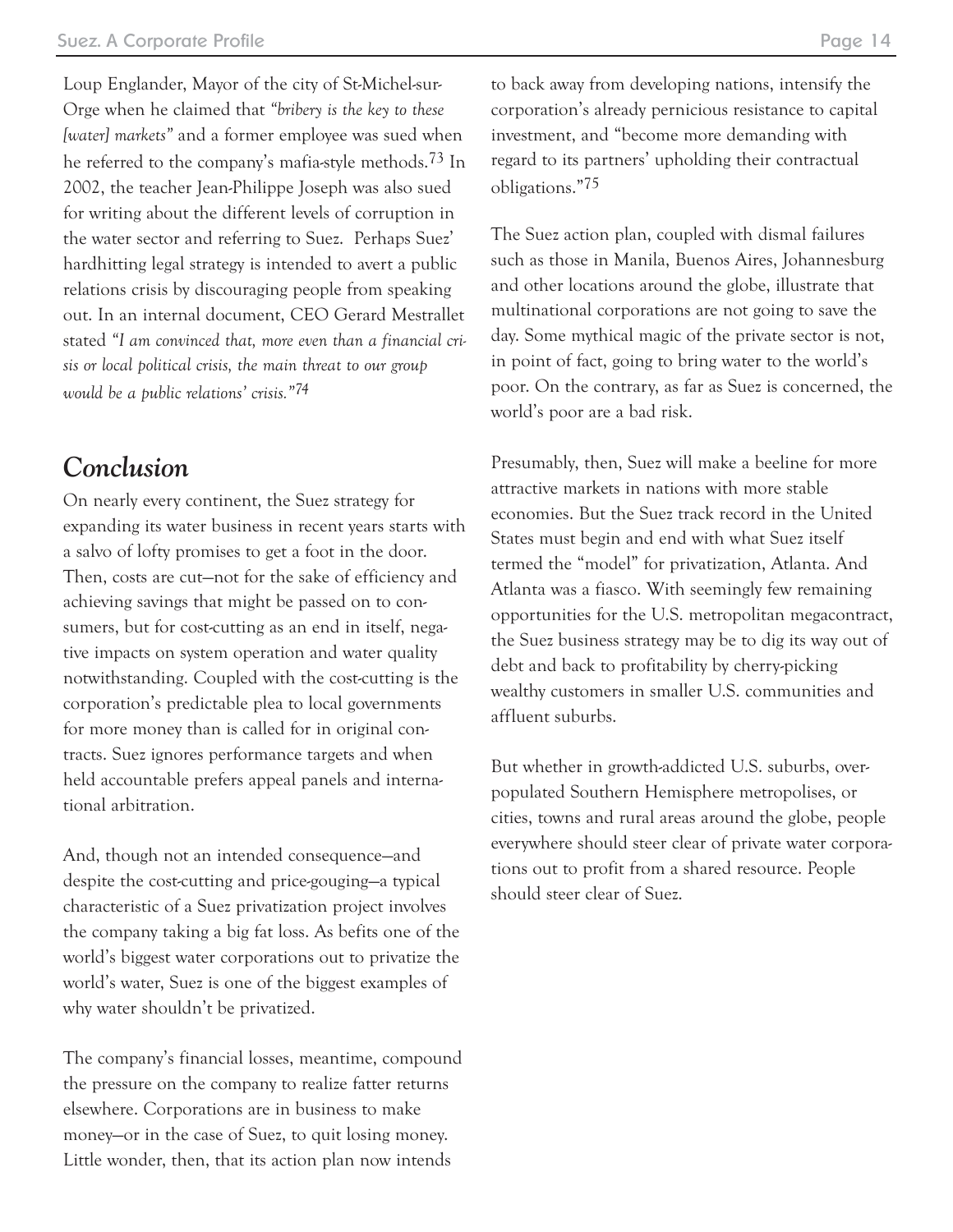### *APPENDIX 1*

### *Wielding Influence: Suez is a player in key business associations*

The European Services Forum (ESF) was founded in 1998 to represent the interests of the European service sector during the WTO negotiations on GATS. The organization currently has 99 members involved in importing and exporting services in the sectors of insurance (Allianz), telecommunications (France Telecom), environmental services (water – Veolia and Suez) and many more. The Forum seeks GATS commitments in as many sectors as possible from as many countries as possible in order to expanding trade and regulatory liberalization for the services industry.

Suez is also active in the European Roundtable of Industrialists (ERI) which works to "improve dialogue" between industry and government and improve the "competitiveness" of Europe's economy. The ERI has worked actively to expand EU businesses into Eastern European markets. In 2002 EU membership expanded to include Bulgaria, Cyprus, Czech Republic, Estonia, Hungary, Latvia, Lithuania, Malta, Poland, Romania, Slovakia, Slovenia and Turkey. This expansion pushed greater trade and investment liberalization on these countries and provided a massive new market that Suez has sought to exploit.

Suez holds a corporate membership of the World Water Council (WWC) established in 1996 and hosts the triennial World Water Forums. The World Water Council considers itself the world's water-policy think tank.76 The highend membership fee results in a government, United Nations, World Bank and industry dominated organization. The policies spewed from the organizational headquarters and its appointed committees are filled with corporate solutions and cost-recovery policies. The policies have little to do with the daily struggle of women and children in their quest to access clean and affordable water. Instead the Council along with the WWC sister organization; the Global Water Partnership focuses on the removal of "barriers" to privatization and corporate expansion e.g. through the Camdessus report described in this report. The exclusive membership of these organizations have little civil society participation but have attempted to write the

water policies for the world in the 7 years of its existence. At the 3rd World Water Forum in Kyoto in March 2003 the division within the membership and the forceful civil society opposition to these elite institutions became apparent and Suez' role exposed to a broader public.

### *Suez Memberships*

World Business Council on Sustainable Development (WSCSD) European Services Forum (ESF) Transatlantic Business Dialogue (TABD) European Roundtable of Industrialists (ERI) World Bank Staff Exchange Program World Water Council World Economic Forum International Office for Water International Chamber of Commerce World Commission on Water for the 21st Century Global Water Partnership World Panel on Water Infrastructure Financing (Camdessus report) WaterAid

### *APPENDIX 2*

### *Suez Connections and Revolving Doors*

### *Gérard Mestrallet*

Mestrallet was Civil administrator in the Treasury and Advisor on Industrial Affairs to Jacques Delors when he served as the French Finance Minister under President Mitterrand (1981-83). In 1984 he went on to become Advisor to the Chairman of Compagnie de Suez. In 1986 he was then appointed Senior Executive Vice President in charge of Industrial Affairs. In 1991 Gérard Mestrallet became Chief Executive Officer and Chairman of the Management Committee of Société Générale de Belgique, he held this position until 1995. In July 1995 Gérard Mestrallet was appointed Chairman and Chief Executive Officer of Suez.

Concurrently Mestrallet serves as

Chairman of the Board of Tractebel (Suez energy division) Director of the Board of Saint-Gobain and Ecole Polytechnique

Member of the Supervisory Board of AXA, Casino, Crédit Agricole SA and Société du Louvre,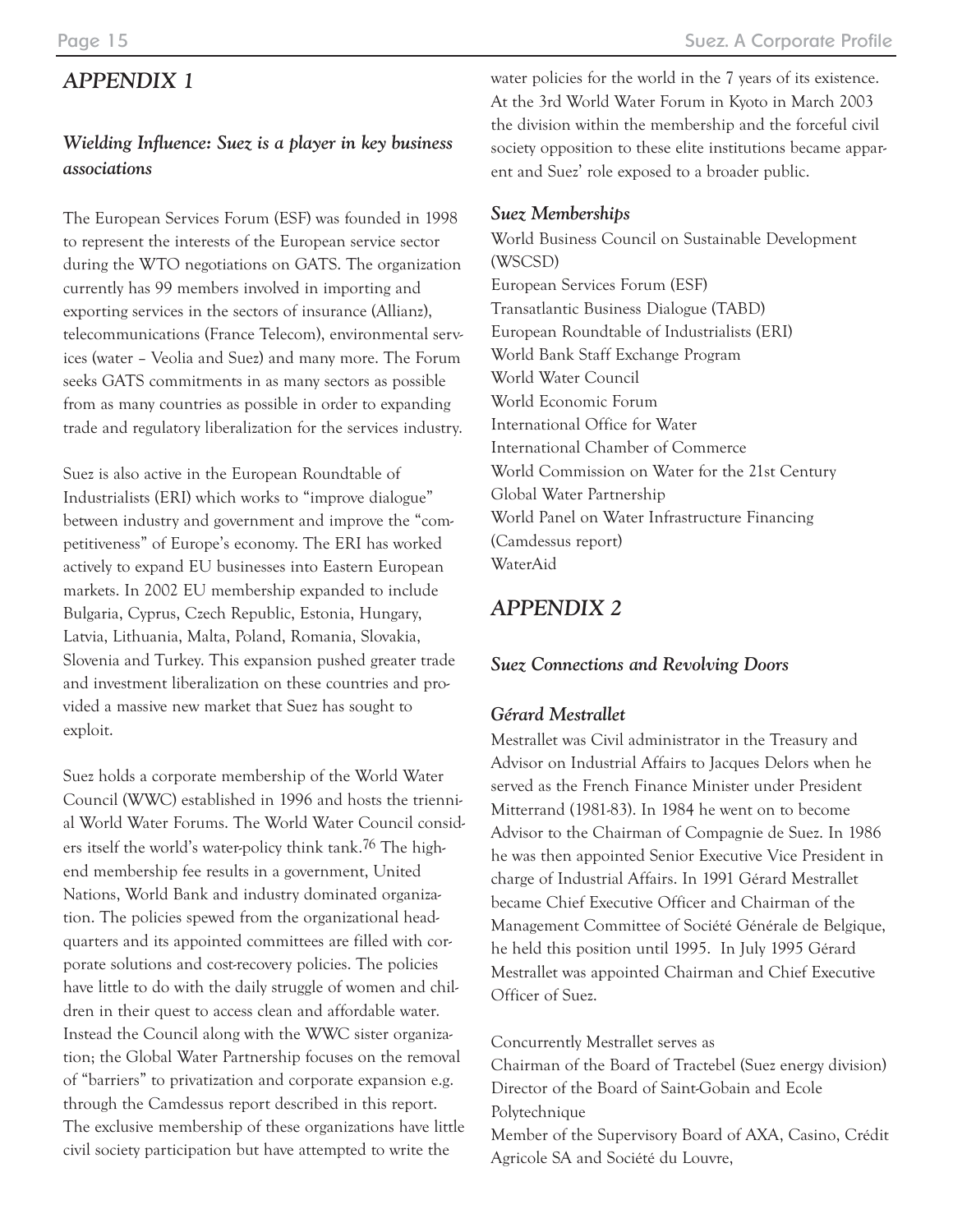### Suez. A Corporate Profile **Page 16** and the Page 16 and the Page 16 and the Page 16 and the Page 16 and the Page 16 and the Page 16 and the Page 16 and the Page 16 and the Page 16 and the Page 16 and the Page 16 and the Pa

Advisor to the Mayor of the Shanghai, Advisor to the Mayor of Seoul Member of the Chief Executive's Council of International Advisers, Hong Kong Member of the European Round Table of Industrialists<sup>77</sup>

### *Jérôme Monod*

Former chairman and managing director of Suez. Former counselor for Michel Camdessus, former director of the IMF. Monod is a life-long friend of the current French President Jacques Chirac and was chief in Chirac's cabinet in 1970 when he was the Prime Minister of France. Monod has been the secretary-general of the rightwing Gaullist party (RPR) that dissolved in 2002. Monod served as a special adviser to Chirac's 2002 presidential election campaign.

He has served as special advisor to World Bank chairman James Wolfensohn and been influential in pushing the Bank to use its loans as vehicles for forcing acceptance of the French public-private model. The World Bank now conditions private participation in most of the water sector loans – in Monod, Suez, indeed, has a friend at the World Bank.78

### *Margaret Catley-Carlson*

Chair of the Global Water Partnership, The Center for Agriculture and Bioscience in Wallingford UK, and chairwoman on The Water Resources Advisory Committee for Suez. She is the former President of the Population Council 1991-1999. She has been the Deputy Minister of Health and Welfare Canada, President of the Canadian International Development Agency (CIDA) 1983-1989, and Deputy Executive Director (Operations) of UNICEF. She was appointed to the board Trustees of International Institute for Environment and Development (IIED) in 2003.79

### *Gerard Payen*

Until January 2001 chairman and CEO of Ondeo, but appointed to Senior-Executive Vice-President of Suez. He is in charge of relations with institutional water-related organizations and all actions related to the company's campaign for universal access to water, known as "The Water Truce."

### *Jacques Petry*

Formerly chairman and CEO of SITA, was appointed chairman and CEO of Ondeo in January 2001. Member of the board of directors of SITA

### *Jérôme Tolot*

Former Senior Executive Vice President and Member of the Board of Vinci, replaced Jacques Petry as Chairman and CEO of SITA. Jérôme Tolot also becomes Executive Vice President of SUEZ and member of the Management Committee. Jérôme has worked for Suez for two decades.

### *Yves-Thibault de Silguy*

From 1976-81 he worked in the Ministry of Foreign Affairs and then became advisor to the Deputy Chef de cabinet, to Mr. Ortoli, Vice President of the Commission with responsibility for economic and monetary affairs. From 1985-86 he was stationed at the French Embassy in Washington as a counselor on economic affairs. From 1986-88 he worked in the Prime Ministers Office as an advisor on European affairs. From 1988-93 he choice to the private sector and worked for number industrial boards. In 1993 he became the secretary-general of the Interdepartmental Committee for Questions of Economic Cooperation in Europe while also working in the private office of Prime Minister Edouard Balladur as a counselor on European affairs. From 1995-1999 he became a member of the European Commission as the European Commissioner for Economic and Financial Affairs.

Member of the board of directors of SITA Since January 2000 he has been a member of the Executive Board of Suez, since 2001 as the Senior Executive Vice President in charge of International Affairs, Corporate Relations and European affairs.<sup>80</sup>

### *Rene Coulomb*

Former director of ethics in Suez and Vice President of the World Water Council and sits on the steering committee of the Global Water Partnership.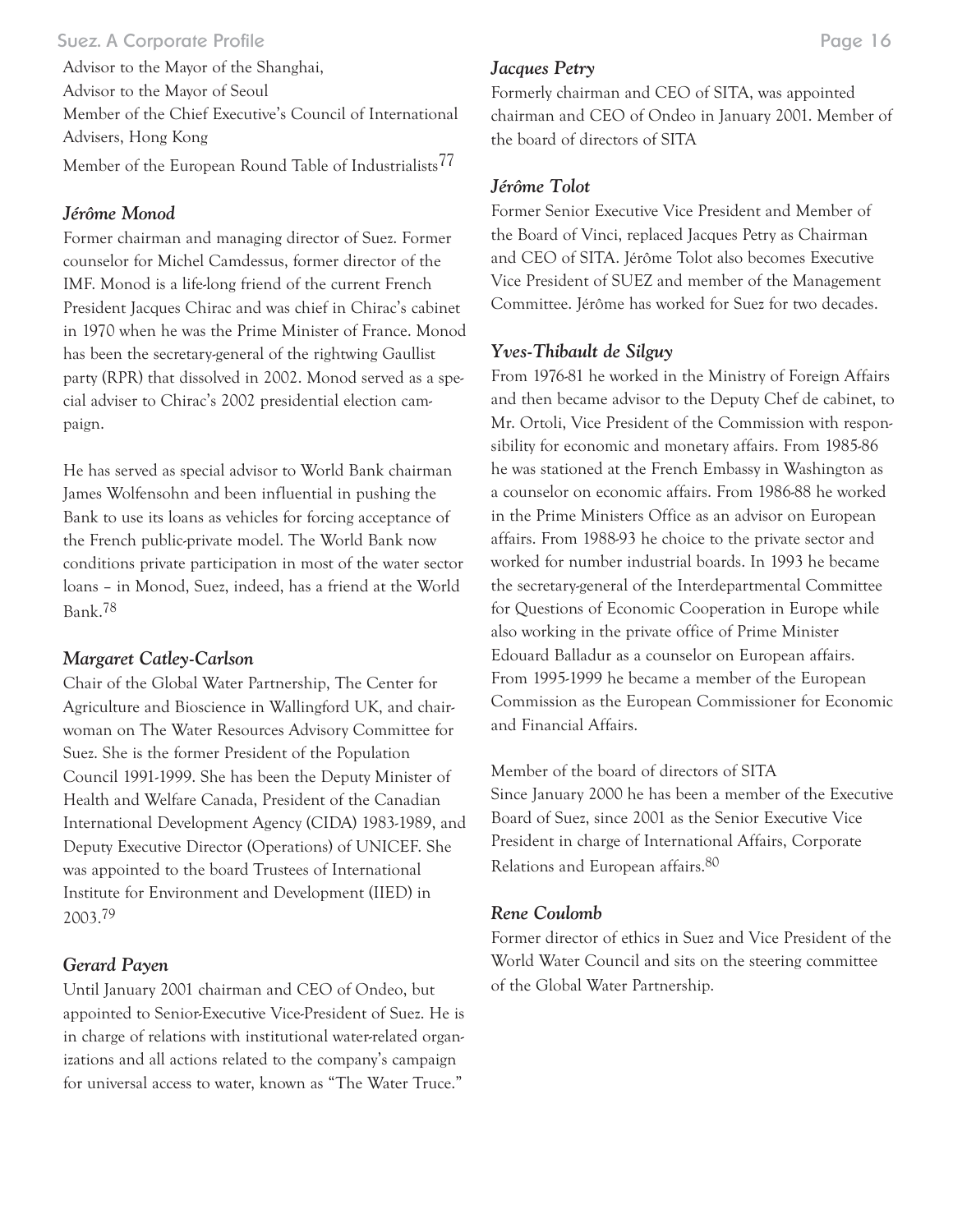Suez statement announcing 2002 results, March 6, 2003 http://www.suez.com/upload/up1008.pdf

reuters.com

Suez statement announcing 2002 results, March 6, 2003

"Suez introduces its 2003-2004 action plan; refocus, reduce debt, increase profitability," Jan 9, 2003

http://www.suez.com/upload/up970.pdf

"Cholera in the Age of the Water Barons" ICIJ http://www.icij.org/dtaweb/water/PrintReady.aspx?AID=1

Suez statement announcing 2002 results, March 6, 2003 http://www.suez.com/upload/up1008.pdf

2002 Results, presentation to shareholders, March 6, 2003 http://www.suez.com/documents/english/suez\_ra\_2002\_va.pdf

Mail from Ulrikke Hauer (EU trade Commission) to Suez.

Jerome Monod, former CEO of Suez, was a special council to Camdessus during his tenure at the IMF.

 Report of the World Panel on Financing Water Infrastructure. Chaired by Michel Camdessus, report written by James Winpenny http://www.gwpforum.org/gwp/library/FinPanRep.MainRep.pdf

<sup>11</sup> The Millenium Development Goal on water states: "To halve, by the year 2015, the proportion of the world's people whose income is less than one dollar a day and the proportion of people who suffer from hunger and, by the same date, to halve the proportion of people who are unable to reach or to afford safe drinking water." Resolution adopted by the General Assembly [without reference to a Main Committee (A/55/L.2)] 55/2. United Nations Millennium Declaration

http://www.un.org/millennium/declaration/ares552e.htm

"Suez pursues a major makeover," Public Works Financing, March 2003, p. 23

"Company bails out of N.O. sewer bid; Few left to compete for water contract," New Orleans Times-Picayune, June 27, 2003.

"United Water Receives National Award from the U.S. Conference of Mayors," United Water release, Jan 29, 2001.

"City blasts United Water," Atlanta Business Chronicle, Aug. 9, 2002.

 "Oceans Apart: United Water and Atlanta will soon find out whether they're meant to be together," Creative Loafing (Atlanta), March 6, 2002.

"Ex-mayor denies he signed off on water deal," Atlanta Journal-Constitution, Oct. 5, 2002.

"City blasts United Water," Atlanta Business Chronicle, Aug. 9, 2002.

"Mayor wants outside check on water firm," Atlanta Journal Constitution, Sept. 12, 2002.

 Rate Increase History for Atlanta's Water & Sewer Residential Customers, City of Atlanta, http://www.ci.atlanta.ga.us/citydir/water/rates.htm.

"Water contract dissolution set," Atlanta Journal-Constitution, Feb. 28, 2003.

"A deal all wet: Atlanta's plan for water privatization failed," Wall Street Journal, Jan. 31, 2003.

<sup>23</sup> Geoffrey Segal of the Reason Public Policy Institute quoted in "U.S. water privatization effort trips in Atlanta," Reuters English News Service, Jan. 29, 2003.

"Today may decide fate of Atlanta water plan," Atlanta Journal-Constitution, Jan. 21, 2003.

"Shelve water rate hike" BusinessWorld (Philippines) Thursday, December 19, 2002

 Garcia, Cathy Rose A., Cecille S. Visto and Ruffy L. Villanueva "A losing proposition from the start?" Manila, Philippines December 19, 2002.

27 "Loaves, Fishes and Dirty Dishes: Manila's Privatized Water Can't Handle the Pressure." International Consortium of Investigative Journalists, Feb. 7, 2003.

 Nacpil, Lidy "Sugar-coated privatization of water services" ING7-Net Friday Jun. 14, 2002, Philippines http://www.inq7.net/opi/2002/jun/14/letter\_2-1.htm

Maria Victoria Raquiza, "The Water Case: Increased Rates for Poorer Services," Social Watch 2003 report, January 2003.

Suez press statement, Feb. 7, 2003 http://www.suez.com/finance2/english/news/index\_news.php

"Cholera in the Age of the Water Barons" ICIJ http://www.icij.org/dtaweb/water/PrintReady.aspx?AID=1

 "Loaves, Fishes and Dirty Dishes: Manila's Privatized Water Can't Handle the Pressure," International Consortium of Investigative Journalists, Feb. 7, 2003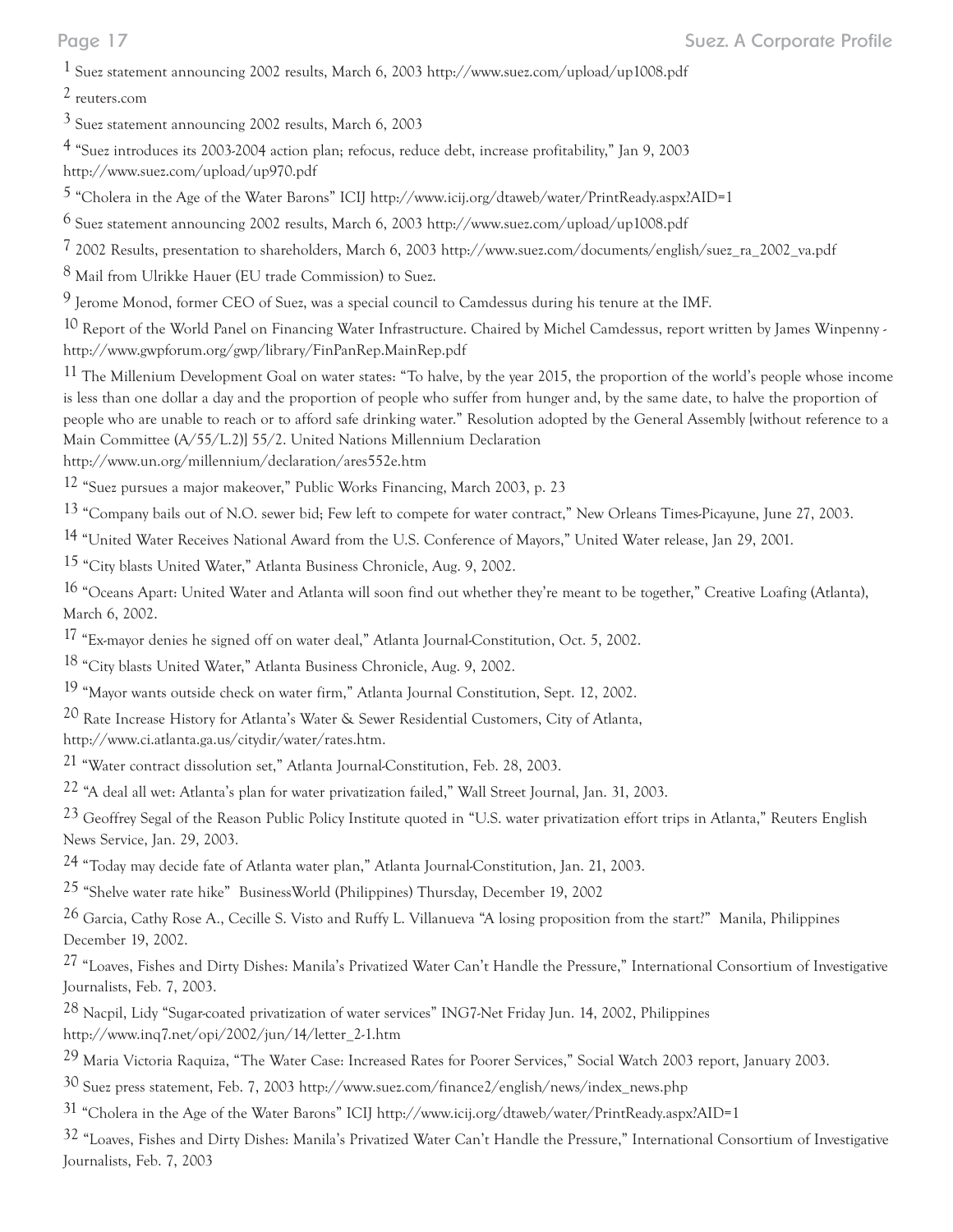### Suez. A Corporate Profile **Page 18** Page 18

Sison, Marites "Philippines: Awash in Water Bills after Privatization" Inter Press Service Wednesday, January 22, 2003.

 Daniel Azpiazu and Karina Forcinito, "Privatization of the water and sanitation systems in the Buenos Aires metropolitan area: regulatory discontinuity, corporate non-performance, extraordinary profited and distributional inequality," FLASCO, Buenos Aires.

David Hall, "Water multinationals in retreat: Suez withdraws investment," PSIRU, January 2003, www.psiru.org

 Alexander Loftus and David A. McDonald, "Of liquid breams: a political ecology of water privatization in Buenos Aires," Environment & Urbanization, Vol. 13, No. 2, October 2001.

"Cholera in the Age of the Water Barons" ICIJ http://www.icij.org/dtaweb/water/PrintReady.aspx?AID=1

 "The 'Aguas' Tango: Cashing In on Buenos Aires Privatization." International Consortium of Investigative Journalists, Feb. 6, 2003.

"Another Water Revolt Begins in Bolivia," by, Jim Shultz, Pacific News Service, Dec 17, 2004.

Ibid., p.1

 "Bolivian President Resigns Amidst Blockades Of The New Left And A Belligerent Old Right," by Jeffery R. Webber, PhD candidate in political science at the University of Toronto and Susan Spronk PhD candidate in political science at York University in Toronto, March 07, 2005.

"Después del triunfo de El Alto en Bolivia," publication from FEJUVE, p. 1, undated.

"14 razones para romper el contrato con Aguas del Illimani," publication from FEJUVE, p. 12.

Ibid., pp. 5-6.

Webber and Spronk, p. 2.

View International Finance Corporation Project with Aguas del Illimani at:

http://ifcln001.worldbank.org/IFCExt/spiwebsite1.nsf/0/82ab423c15054faf8525688e0071297a?OpenDocument

Webber and Spronk, p. 3.

Polaris Institute, quoted at: http://www.polarisinstitute.org/polaris\_project/water\_lords/News/march\_7.html

"14 razones para romper el contrato con Aguas del Illimani," publication from FEJUVE, p. 7.

 Law No. 1/1967, Ministry of Home Affairs Decision No. 3/1990 cited in Argo and Firman "To privatize or not to privatize," Built Environment 27(2).

"Water and Politics in the Fall of Suharto," International Center for Investigative Journalism, February 10, 2003, www.icij.org.

 International Consortium for Investigative Journalism. According to ICIJ, the companies threatened to sue the government if the contract was not honored.

International Center for Investigative Journalism

 The Center for Public Integrity Investigative Journalist in the Public Interest "Metered to Death: How a Water Experiment Caused Riots and a Cholera Epidemic" http://www.icij.org/water/default.aspx?sid=ch&aid=49

"SUEZ at the United Nations' global summit on sustainable development" Press release Paris, August 29, 2002.

"SUEZ at the United Nations' global summit on sustainable development" Press release Paris, August 29, 2002.

 "SAMWU lashes at Water Company Boss" SAMWU weekly 19-26 July 2002 South Africa from http://qsilver.queensu.ca/~mspadmin/pages/In\_The\_News/2002/July/lashes.htm.

Unpublished report by Patrick Bond titled "An early Jo'burg advisory … Suez" e-mail February 20, 2003.

Wales, Zack "Secret Contacts Row Puts Spotlight on Water Management" All Africa, March 22, 2003

 "Jailed privatised water workers freed, to continue strike today" Western Cape Anti-Eviction Campaign, Cape Town, September 10, 2002 South Africa.

 "Suez water plant strike: Mandela Park community protesting" Western Cape Anti-Eviction Campaign, Cape Town September 10, 2002 South Africa and "Jailed privatised water workers freed, to continue strike today" Western Cape Anti-Eviction Campaign, Cape Town, September 10, 2002 South Africa.

 "5 Mandela Park Anti-Eviction Campaign members to appear in Khayelitsha Magistrates court" Independent Media South Africa, February 27, 2003 http://southafrica.indymedia.org/news/2003/02/3198.php

SAMWU Press release, September 4, 2002, South Africa.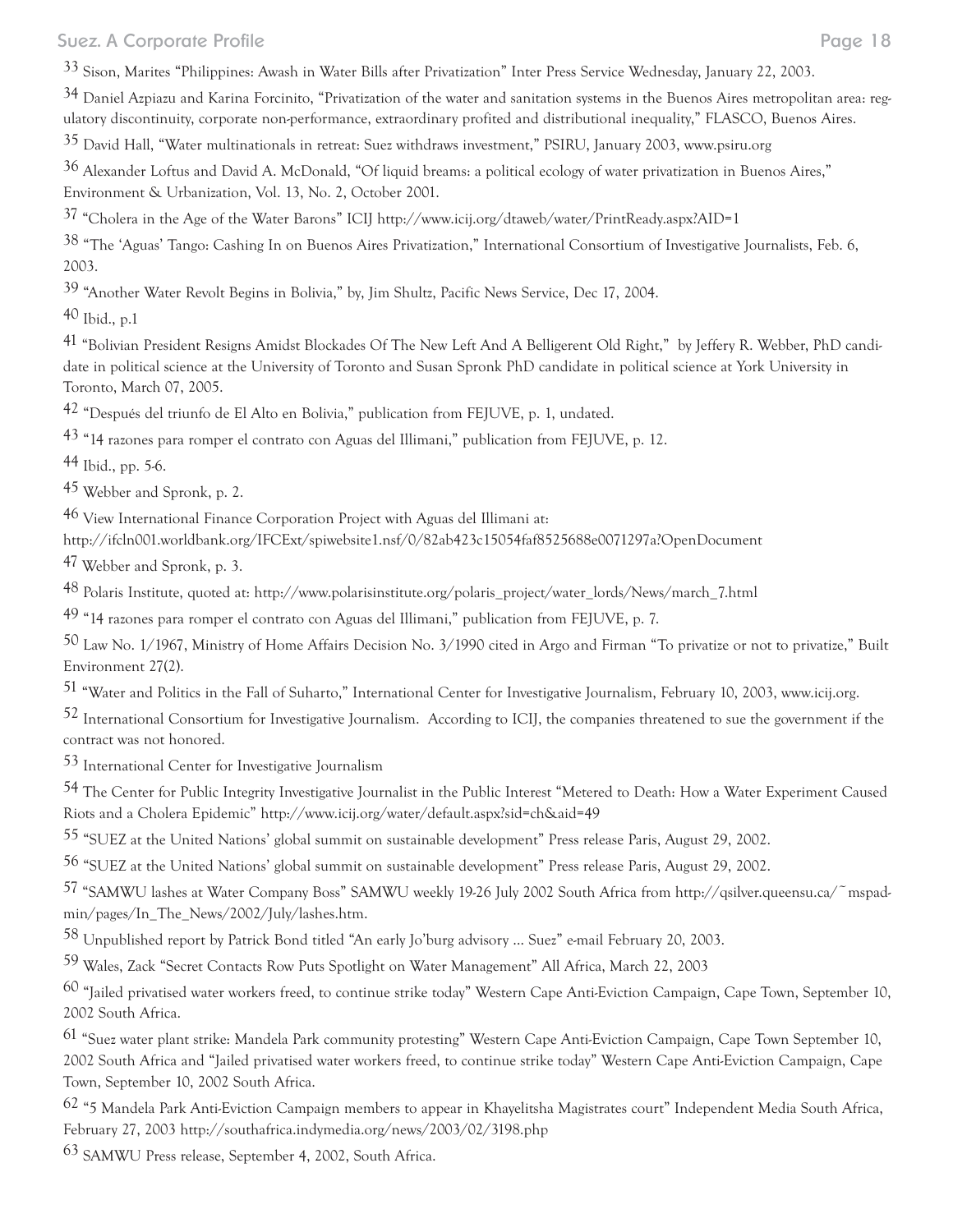64 The Center for Public Integrity Investigative Journalist in the Public Interest "Metered to Death: How a Water Experiment Caused Riots and a Cholera Epidemic" http://www.icij.org/water/default.aspx?sid=ch&aid=49.

65 David Hall, "Privatization, multinationals and corruption," Public Services International Research Unit, University of Greenwich, November 1999.

66 "Water and Power: The French Connection" http://www.icij.org/dtaweb/water/PrintReady.aspx?AID=4.

67 "Inquiry into Water Prices", 1995-2000, Department of Fair Trade, Consumer Affairs and Fraud, November 2001 quote in Suez vs French teacher about water corruption, transnationale http://forums.transnationale.org/viewtopic.php?t=807&start=0&postdays=0&postorder=asc&highlight=.

68 "An Evaluation: Milwaukee Metropolitan Sewerage District," Wisconsin Legislative Audit Bureau, July 2002; "Sewage dumping policies faulted," Milwaukee Journal Sentinel, July 30, 2002.

69 MMSD head plans faster alert system," Milwaukee Journal Sentinel, July 29, 2003.

70 "Legal deluge inundates first city water plant privatization project," Houston Business Journal, Aug. 19, 2002.

71 "Activists blame Suez-Degremont for worker deaths" Infochange livelihoods - infochange India June 26, 2003 http://www.infochangeindia.org/LivelihoodsItop.jsp?section\_idv=8.

72 Simpson, Jeffrey "Cleanup contract goes down the drain" The Halifax Herald Limited, June 21, 2003, Canada.

73 "Suez vs French teacher about water corruption" Transnationale http://forums.transnationale.org/viewtopic.php?p=1300.

74 Gerard Mestrallet, in "Ethics and Values", Lyonnaise des Eaux internal document, p35 quoted in "Water in Court" by the Public Services International Research Unit http://www.psiru.org/others/proces-angl2.rtf.

75 Suez press statement, Feb. 7, 2003. (http://www.suez.com/finance2/english/news/index\_news.php

76 "World Water Forum - Diluting Dissent?" Corporate Europe Observatory http://www.corporateeurope.org/water/infobrief2.htm.

77 "Gérard Mestrallet Chairman and Chief Executive Officer Président-directeur Général, SUEZ, France" http://www1.oecd.org/forum2003/speakers/CV/Mestrallet.htm.

78 Transnationale http://forums.transnationale.org/viewtopic.php?p=1300.

79 International Institute for Environment and Development Press release February 12, 2003 http://www.iied.org/aboutiied/press.html#120203.

80 "Yves-Thibault DE SILGUY" The European Commission Archive http://europa.eu.int/comm/archives/1995- 99/commissioners/en/silguy.htm.